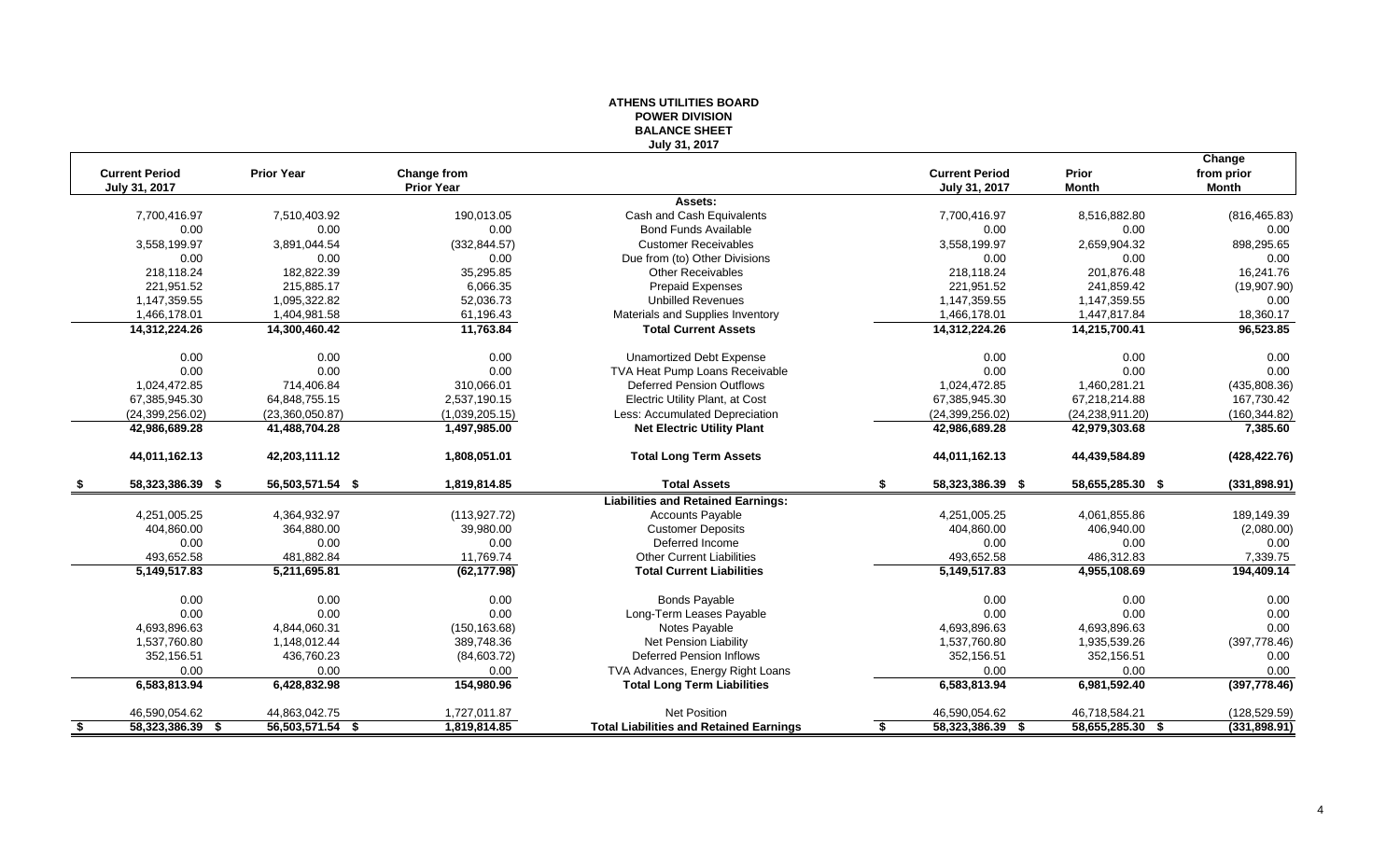|                    |                   |                     | <b>Profit and Loss Statement - Power</b>                       |                    |                   |               |
|--------------------|-------------------|---------------------|----------------------------------------------------------------|--------------------|-------------------|---------------|
| Year-to-Date       | Year-to-Date      | Variance            | July 31, 2017<br><b>Description</b>                            | Current            | Current           | Variance      |
| July 31, 2017      | <b>Prior Year</b> | Favorable           |                                                                | Month              | <b>Month</b>      | Favorable     |
|                    |                   | (Unfavorable)       |                                                                | July 31, 2017      | <b>Prior Year</b> | (Unfavorable) |
|                    |                   |                     | <b>REVENUE:</b>                                                |                    |                   |               |
| 1,337,941.23       | 1,474,237.86      | (136, 296.63)       | <b>Residential Sales</b>                                       | 1,337,941.23       | 1,474,237.86      | (136, 296.63) |
| 365,987.93         | 413,853.74        | (47, 865.81)        | <b>Small Commercial Sales</b>                                  | 365,987.93         | 413,853.74        | (47, 865.81)  |
| 2,781,279.53       | 2,841,397.54      | (60, 118.01)        | Large Commercial Sales                                         | 2,781,279.53       | 2,841,397.54      | (60, 118.01)  |
| 35,946.61          | 35,273.38         | 673.23              | Street and Athletic Lighting                                   | 35,946.61          | 35,273.38         | 673.23        |
| 49,648.97          | 48,991.89         | 657.08              | Outdoor Lighting                                               | 49,648.97          | 48,991.89         | 657.08        |
| 56,168.42          | 52,794.05         | 3,374.37            | Revenue from Fees                                              | 56,168.42          | 52,794.05         | 3,374.37      |
| 4,626,972.69       | 4,866,548.46      | (239, 575.77)       | <b>Total Revenue</b>                                           | 4,626,972.69       | 4,866,548.46      | (239, 575.77) |
| 4,191,208.57       | 4,327,948.68      | 136,740.11          | <b>Power Costs</b>                                             | 4,191,208.57       | 4,327,948.68      | 136,740.11    |
| 435,764.12         | 538,599.78        | (102, 835.66)       | <b>Contribution Margin</b>                                     | 435,764.12         | 538,599.78        | (102, 835.66) |
|                    |                   |                     | <b>OPERATING EXPENSES:</b>                                     |                    |                   |               |
| 364.72             | 0.00              | (364.72)            | <b>Transmission Expense</b>                                    | 364.72             | 0.00              | (364.72)      |
| 78,194.68          | 68,848.36         | (9,346.32)          | <b>Distribution Expense</b>                                    | 78,194.68          | 68,848.36         | (9,346.32)    |
| 57,619.87          | 48,781.41         | (8,838.46)          | Customer Service and Customer Acct. Expense                    | 57,619.87          | 48,781.41         | (8,838.46)    |
| 137,352.18         | 124,924.24        | (12, 427.94)        | <b>Administrative and General Expenses</b>                     | 137,352.18         | 124,924.24        | (12, 427.94)  |
| 273,531.45         | 242,554.01        | (30, 977.44)        | <b>Total operating expenses</b><br><b>Maintenance Expenses</b> | 273,531.45         | 242,554.01        | (30, 977.44)  |
| 0.00               | 0.00              | 0.00                | <b>Transmission Expense</b>                                    | 0.00               | 0.00              | 0.00          |
| 94,294.95          | 61,841.79         | (32, 453.16)        | <b>Distribution Expense</b>                                    | 94,294.95          | 61,841.79         | (32, 453.16)  |
| 8,677.40           | 1,425.66          | (7, 251.74)         | Administrative and General Expense                             | 8,677.40           | 1,425.66          | (7, 251.74)   |
| 102,972.35         | 63,267.45         | (39,704.90)         | <b>Total Maintenance Expenses</b>                              | 102,972.35         | 63,267.45         | (39,704.90)   |
|                    |                   |                     | <b>Other Operating Expense</b>                                 |                    |                   |               |
| 143,423.00         | 133,747.85        | (9,675.15)          | <b>Depreciation Expense</b>                                    | 143,423.00         | 133,747.85        | (9,675.15)    |
| 78,718.50          | 79,329.16         | 610.66              | <b>Tax Equivalents</b>                                         | 78,718.50          | 79,329.16         | 610.66        |
| 222,141.50         | 213,077.01        | (9,064.49)          | <b>Total Other Operating Expenses</b>                          | 222,141.50         | 213,077.01        | (9,064.49)    |
| 4,789,853.87       | 4,846,847.15      | 56,993.28           | <b>Total Operating and Maintenance Expenses</b>                | 4,789,853.87       | 4,846,847.15      | 56,993.28     |
| (162, 881.18)      | 19,701.31         | (182, 582.49)       | <b>Operating Income</b>                                        | (162, 881.18)      | 19,701.31         | (182, 582.49) |
| 7,066.97           | 3,049.78          | 4,017.19            | Other Income                                                   | 7,066.97           | 3,049.78          | 4,017.19      |
| (155, 814.21)      | 22,751.09         | (178.565.30)        | <b>Total Income</b>                                            | (155, 814.21)      | 22,751.09         | (178, 565.30) |
| 600.53             | 483.09            | (117.44)            | Miscellaneous Income Deductions                                | 600.53             | 483.09            | (117.44)      |
| (156, 414.74)      | 22,268.00         | (178, 682.74)       | <b>Net Income Before Debt Expenses</b>                         | (156, 414.74)      | 22,268.00         | (178, 682.74) |
|                    |                   |                     | <b>DEBT RELATED EXPENSES:</b>                                  |                    |                   |               |
| 0.00               | 0.00              | 0.00                | Amortization of Debt Related Expenses                          | 0.00               | 0.00              | 0.00          |
| 3,556.47           | 1,924.06          | (1,632.41)          | <b>Interest Expense</b>                                        | 3,556.47           | 1,924.06          | (1,632.41)    |
| 3,556.47           | 1,924.06          | (1,632.41)          | <b>Total debt related expenses</b>                             | 3,556.47           | 1,924.06          | (1,632.41)    |
| (159, 971.21)      | 20,343.94         | (180, 315, 15)      | Net Income before Extraordinary Exp.                           | (159, 971.21)      | 20.343.94         | (180, 315.15) |
| 31,441.62          | 10,025.00         | 21,416.62           | Extraordinary Income (Expense)                                 | 31,441.62          | 10,025.00         | 21,416.62     |
| $(128, 529.59)$ \$ | 30,368.94 \$      | <u>(158,898.53)</u> | <b>CHANGE IN NET ASSETS</b>                                    | $(128, 529.59)$ \$ | 30,368.94 \$      | (158, 898.53) |

# **Athens Utilities Board**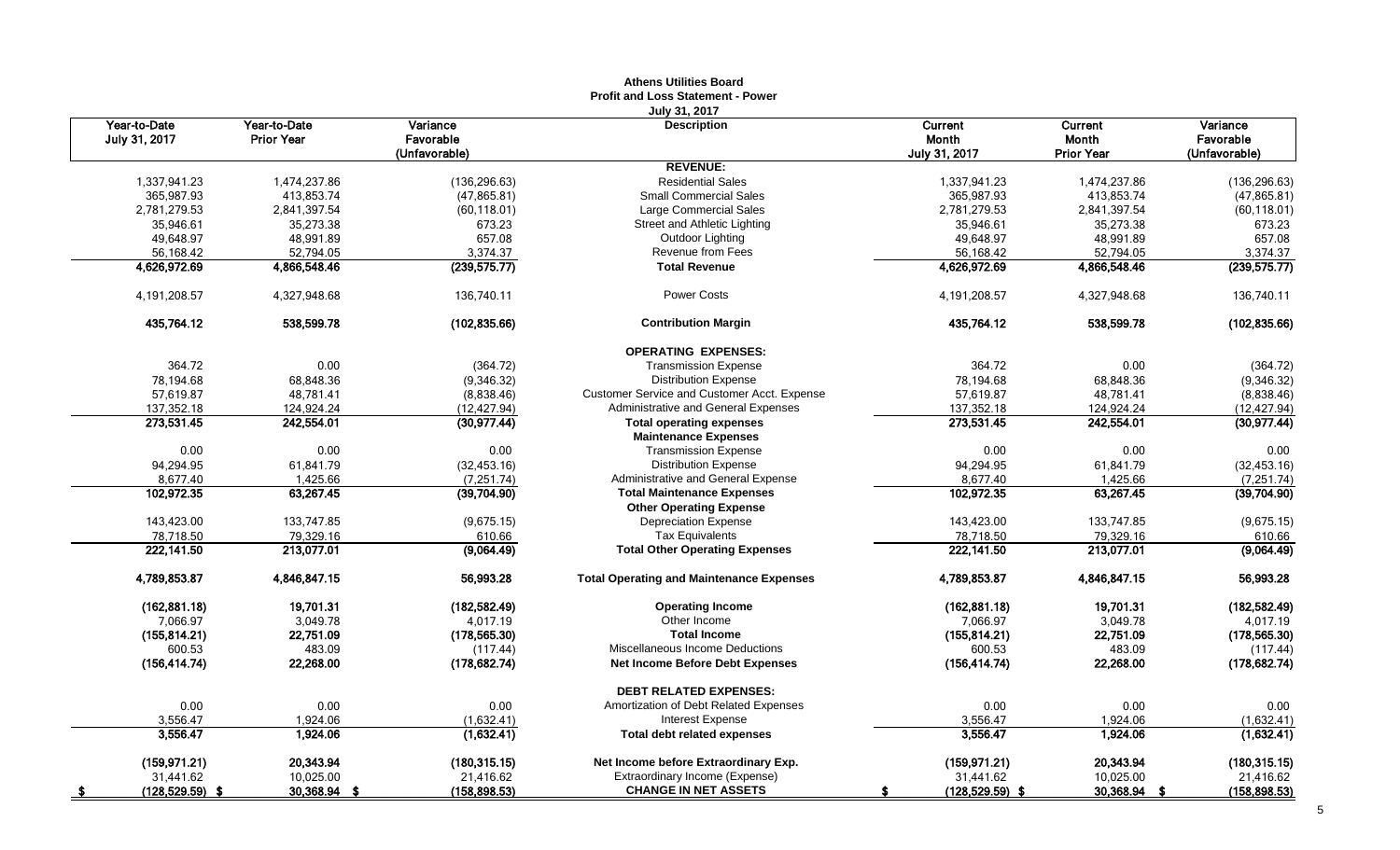|                               |                               |                     | Athens Utilities Board<br><b>Budget Comparison - Power</b>              |                                       |                                 |                           |
|-------------------------------|-------------------------------|---------------------|-------------------------------------------------------------------------|---------------------------------------|---------------------------------|---------------------------|
| Year-to-Date<br>July 31, 2017 | Year-to-Date<br><b>Budget</b> | $Y-T-D$<br>Variance | July 31, 2017<br><b>Description</b>                                     | <b>Current Month</b><br>July 31, 2017 | <b>Monthly</b><br><b>Budget</b> | <b>Budget</b><br>Variance |
|                               |                               |                     | <b>REVENUE:</b>                                                         |                                       |                                 |                           |
| 1,337,941.23                  | 1,500,760.71                  | (162, 819.48)       | <b>Residential Sales</b>                                                | 1,337,941.23                          | 1,500,760.71                    | (162, 819.48)             |
| 365,987.93                    | 420,555.83                    | (54, 567.90)        | <b>Small Commercial Sales</b>                                           | 365,987.93                            | 420,555.83                      | (54, 567.90)              |
| 2,781,279.53                  | 2,761,193.38                  | 20,086.15           | Large Commercial Sales                                                  | 2,781,279.53                          | 2,761,193.38                    | 20,086.15                 |
| 35,946.61                     | 38,633.63                     | (2,687.02)          | Street and Athletic Lighting                                            | 35,946.61                             | 38,633.63                       | (2,687.02)                |
| 49,648.97                     | 44,000.00                     | 5,648.97            | Outdoor Lighting                                                        | 49,648.97                             | 44,000.00                       | 5,648.97                  |
| 56,168.42                     | 60,425.03                     | (4,256.61)          | Revenue from Fees                                                       | 56,168.42                             | 60,425.03                       | (4,256.61)                |
| 4,626,972.69                  | 4,825,568.58                  | (198, 595.89)       | <b>Total Revenue</b>                                                    | 4,626,972.69                          | 4,825,568.58                    | (198, 595.89)             |
| 4, 191, 208. 57               | 4,110,903.88                  | (80, 304.69)        | <b>Power Costs</b>                                                      | 4,191,208.57                          | 4,110,903.88                    | (80, 304.69)              |
| 435,764.12                    | 714,664.70                    | (278,900.58)        | <b>Contribution Margin</b><br><b>OPERATING EXPENSES:</b>                | 435,764.12                            | 714,664.70                      | (278,900.58)              |
| 364.72                        | 0.00                          | (364.72)            | <b>Transmission Expense</b>                                             | 364.72                                | 0.00                            | (364.72)                  |
| 78,194.68                     | 69,862.72                     | (8,331.96)          | <b>Distribution Expense</b>                                             | 78,194.68                             | 69,862.72                       | (8,331.96)                |
| 57,619.87                     | 49,691.31                     | (7,928.56)          | Customer Service and Customer Acct. Expense                             | 57,619.87                             | 49,691.31                       | (7,928.56)                |
| 137,352.18                    | 144,938.39                    | 7,586.21            | Administrative and General Expenses                                     | 137,352.18                            | 144,938.39                      | 7,586.21                  |
| 273,531.45                    | 264,492.41                    | (9,039.04)          | <b>Total operating expenses</b>                                         | 273,531.45                            | 264,492.41                      | (9,039.04)                |
|                               |                               |                     | <b>Maintenance Expenses</b>                                             |                                       |                                 |                           |
| 0.00                          | 0.00                          | 0.00                | <b>Transmission Expense</b>                                             | 0.00                                  | 0.00                            | 0.00                      |
| 94,294.95                     | 85,293.60                     | (9,001.35)          | <b>Distribution Expense</b>                                             | 94,294.95                             | 85,293.60                       | (9,001.35)                |
| 8,677.40                      | 2,818.62                      | (5,858.78)          | Administrative and General Expense                                      | 8,677.40                              | 2,818.62                        | (5,858.78)                |
| 102,972.35                    | 88,112.21                     | (14, 860.14)        | <b>Total Maintenance Expenses</b>                                       | 102,972.35                            | 88,112.21                       | (14,860.14)               |
|                               |                               |                     | <b>Other Operating Expense</b>                                          |                                       |                                 |                           |
| 143,423.00                    | 136,174.96                    | (7,248.04)          | <b>Depreciation Expense</b>                                             | 143,423.00                            | 136,174.96                      | (7,248.04)                |
| 78,718.50                     | 77,252.53                     | (1,465.97)          | <b>Tax Equivalents</b>                                                  | 78,718.50                             | 77,252.53                       | (1,465.97)                |
| 222,141.50                    | 213,427.49                    | (8,714.01)          | <b>Total Other Operating Expenses</b>                                   | 222,141.50                            | 213,427.49                      | (8,714.01)                |
| 4,789,853.87                  | 4,676,936.00                  | (112, 917.87)       | <b>Total Operating and Maintenance Expenses</b>                         | 4,789,853.87                          | 4,676,936.00                    | (112, 917.87)             |
| (162, 881.18)                 | 148,632.58                    | (311, 513.76)       | <b>Operating Income</b>                                                 | (162, 881.18)                         | 148,632.58                      | (311, 513.76)             |
| 7,066.97                      | 732.42                        | 6,334.55            | Other Income                                                            | 7,066.97                              | 732.42                          | 6,334.55                  |
| (155, 814.21)                 | 149,365.00                    | (305, 179.21)       | <b>Total Income</b>                                                     | (155, 814.21)                         | 149,365.00                      | (305, 179.21)             |
| 600.53                        | 1,717.57                      | 1,117.04            | Miscellaneous Income Deductions                                         | 600.53                                | 1,717.57                        | 1,117.04                  |
| (156, 414.74)                 | 147,647.43                    | (304, 062.17)       | <b>Net Income Before Debt Expenses</b><br><b>DEBT RELATED EXPENSES:</b> | (156, 414.74)                         | 147,647.43                      | (304,062.17)              |
| 0.00                          | 0.00                          | 0.00                | Amortization of Debt Related Expenses                                   | 0.00                                  | 0.00                            | 0.00                      |
| 3,556.47                      | 3,720.57                      | 164.10              | <b>Interest Expense</b>                                                 | 3,556.47                              | 3,720.57                        | 164.10                    |
| 3,556.47                      | 3,720.57                      | 164.10              | <b>Total debt related expenses</b>                                      | 3,556.47                              | 3,720.57                        | 164.10                    |
| (159, 971.21)                 | 143,926.86                    | (303, 898.07)       | Net Income before Extraordinary Exp.                                    | (159, 971.21)                         | 143,926.86                      | (303, 898.07)             |
| 31,441.62                     | 2,916.67                      | 28,524.95           | <b>Extraordinary Income (Expense)</b>                                   | 31,441.62                             | 2,916.67                        | 28,524.95                 |
| (128,529.59) \$<br>≗          | 146,843.53 \$                 | (275, 373.12)       | <b>CHANGE IN NET ASSETS</b>                                             | $(128, 529.59)$ \$<br>5               | 146,843.53 \$                   | (275,373.12)              |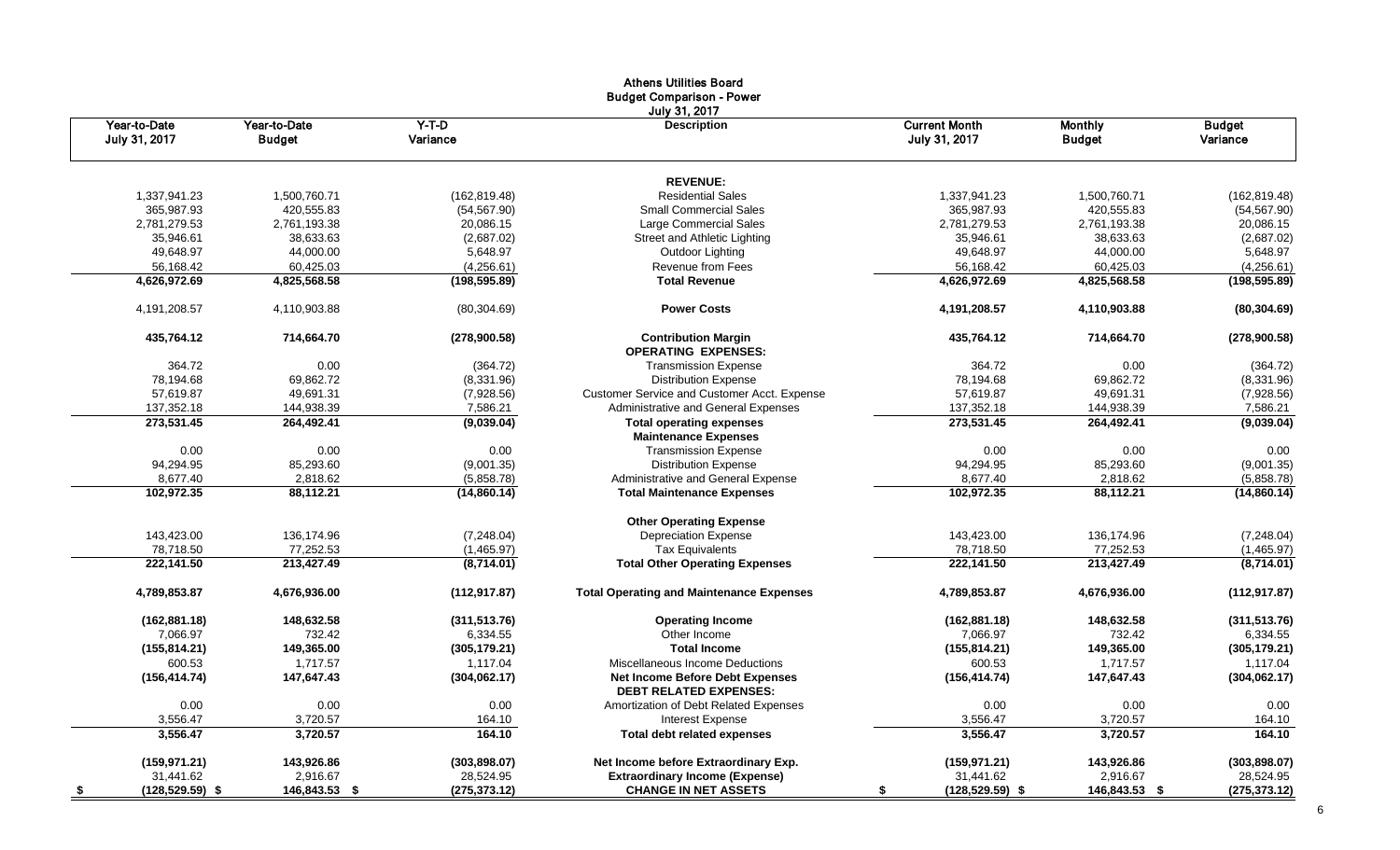#### **Athens Utilities Board Power Division STATEMENTS OF CASH FLOWS July 31, 2017**

| Year-to-Date             | Year-to-Date       | Variance      |                                                                                     | <b>Month to Date</b>     | <b>Month to Date</b> | Variance      |
|--------------------------|--------------------|---------------|-------------------------------------------------------------------------------------|--------------------------|----------------------|---------------|
| July 31, 2017            | <b>Prior Year</b>  |               |                                                                                     | July 31, 2017            | <b>Prior Year</b>    |               |
|                          |                    |               | <b>CASH FLOWS FROM OPERATION ACTIVITIES:</b>                                        |                          |                      |               |
| (128, 529.59)            | 30,368.94          | (158, 898.53) | Net Operating Income                                                                | (128, 529.59)            | 30,368.94            | (158, 898.53) |
|                          |                    |               | Adjustments to reconcile operating income                                           |                          |                      |               |
|                          |                    |               | to net cash provided by operations:                                                 |                          |                      |               |
| 143,423.00               | 133,747.85         | 9,675.15      | Depreciation                                                                        | 143,423.00               | 133,747.85           | 9,675.15      |
|                          |                    |               | <b>Changes in Assets and Liabilities:</b>                                           |                          |                      |               |
| (914, 537.41)            | (738, 826.20)      | (175, 711.21) | <b>Accounts Receivable</b>                                                          | (914, 537.41)            | (738, 826.20)        | (175, 711.21) |
| 0.00                     | 0.00               | 0.00          | Due from (to) Other Divisions                                                       | 0.00                     | 0.00                 | 0.00          |
| 19,907.90                | 21,763.71          | (1,855.81)    | <b>Prepaid Expenses</b>                                                             | 19,907.90                | 21,763.71            | (1,855.81)    |
| 435,808.36               | 568,379.55         | (132, 571.19) | <b>Deferred Pension Outflows</b>                                                    | 435,808.36               | 568,379.55           | (132, 571.19) |
| 0.00                     | 0.00               | 0.00          | Accrued, Unbilled Revenue                                                           | 0.00                     | 0.00                 | 0.00          |
| (18,360.17)              | 8,024.20           | (26, 384.37)  | <b>Materials and Supplies</b>                                                       | (18,360.17)              | 8,024.20             | (26, 384.37)  |
| 189,149.39               | (162, 910.60)      | 352,059.99    | <b>Accounts Payable</b>                                                             | 189,149.39               | (162, 910.60)        | 352,059.99    |
| 7,845.27                 | 10,896.99          | (3,051.72)    | <b>Other Current Liabilities</b>                                                    | 7,845.27                 | 10,896.99            | (3,051.72)    |
| (2,080.00)               | 2,500.00           | (4,580.00)    | <b>Customer Deposits</b>                                                            | (2,080.00)               | 2,500.00             | (4,580.00)    |
| (397, 778.46)            | (543, 883.29)      | 146,104.83    | Net Pension Liability                                                               | (397, 778.46)            | (543, 883.29)        | 146,104.83    |
| 0.00                     | 0.00               | 0.00          | <b>Deferred Pension Inflows</b>                                                     | 0.00                     | 0.00                 | 0.00          |
| 16,921.82                | 9,913.63           | 7,008.19      | <b>Retirements and Salvage</b>                                                      | 16,921.82                | 9,913.63             | 7,008.19      |
| 0.00                     | 0.00               | 0.00          | Deferred Income                                                                     | 0.00                     | 0.00                 | 0.00          |
| (648, 229.89)            | (660, 025.22)      | 11,795.33     | <b>Net Cash from Operating Activities</b><br><b>CASH FROM NONCAPITAL FINANCING:</b> | (648, 229.89)            | (660, 025.22)        | 11,795.33     |
| 0.00                     | 0.00               | 0.00          | Changes in Long-Term Lease Payable                                                  | 0.00                     | 0.00                 | 0.00          |
| (505.52)                 | 0.00               | (505.52)      | Changes in Notes Payable                                                            | (505.52)                 | 0.00                 | (505.52)      |
| 0.00                     | 0.00               | 0.00          | Changes in Bonds Payable                                                            | 0.00                     | 0.00                 | 0.00          |
| 0.00                     | 0.00               | 0.00          | Changes in TVA Loan Program                                                         | 0.00                     | 0.00                 | 0.00          |
| (505.52)                 | 0.00               | (505.52)      | <b>Net Cash from Noncapital Financing Activities</b>                                | (505.52)                 | 0.00                 | (505.52)      |
|                          |                    |               | <b>CASH FLOWS FROM CAPITAL AND RELATED</b><br><b>INVESTING ACTIVITIES</b>           |                          |                      |               |
| 0.00                     | 0.00               | 0.00          | Adj.Retained Earnings - TVA loss Adjustment                                         | 0.00                     | 0.00                 | 0.00          |
| 0.00                     | 0.00               | 0.00          | Prior Period Adjustment                                                             | 0.00                     | 0.00                 | 0.00          |
| (167, 730.42)            | (219, 364.23)      | 51,633.81     | Changes in Electric Plant                                                           | (167, 730.42)            | (219, 364.23)        | 51,633.81     |
| (167, 730.42)            | (219, 364.23)      | 51,633.81     | <b>Capital and Related Investing Activities</b>                                     | (167, 730.42)            | (219, 364.23)        | 51,633.81     |
| $(816, 465.83)$ \$       | $(879, 389.45)$ \$ | 62,923.62     | <b>Net Changes in Cash Position</b>                                                 | $(816, 465.83)$ \$       | $(879, 389.45)$ \$   | 62,923.62     |
|                          |                    |               |                                                                                     |                          |                      |               |
| 8,516,882.80             | 8,389,793.37       | 127,089.43    | Cash at Beginning of Period                                                         | 8,516,882.80             | 8,389,793.37         | 127,089.43    |
| 7,700,416.97             | 7,510,403.92       | 190,013.05    | Cash at end of Period                                                               | 7,700,416.97             | 7,510,403.92         | 190,013.05    |
| \$<br>$(816, 465.83)$ \$ | $(879, 389.45)$ \$ | 62,923.62     | <b>Changes in Cash and Equivalents</b>                                              | $(816, 465.83)$ \$<br>\$ | $(879, 389.45)$ \$   | 62,923.62     |

Long-Term Debt \$4,693,896.63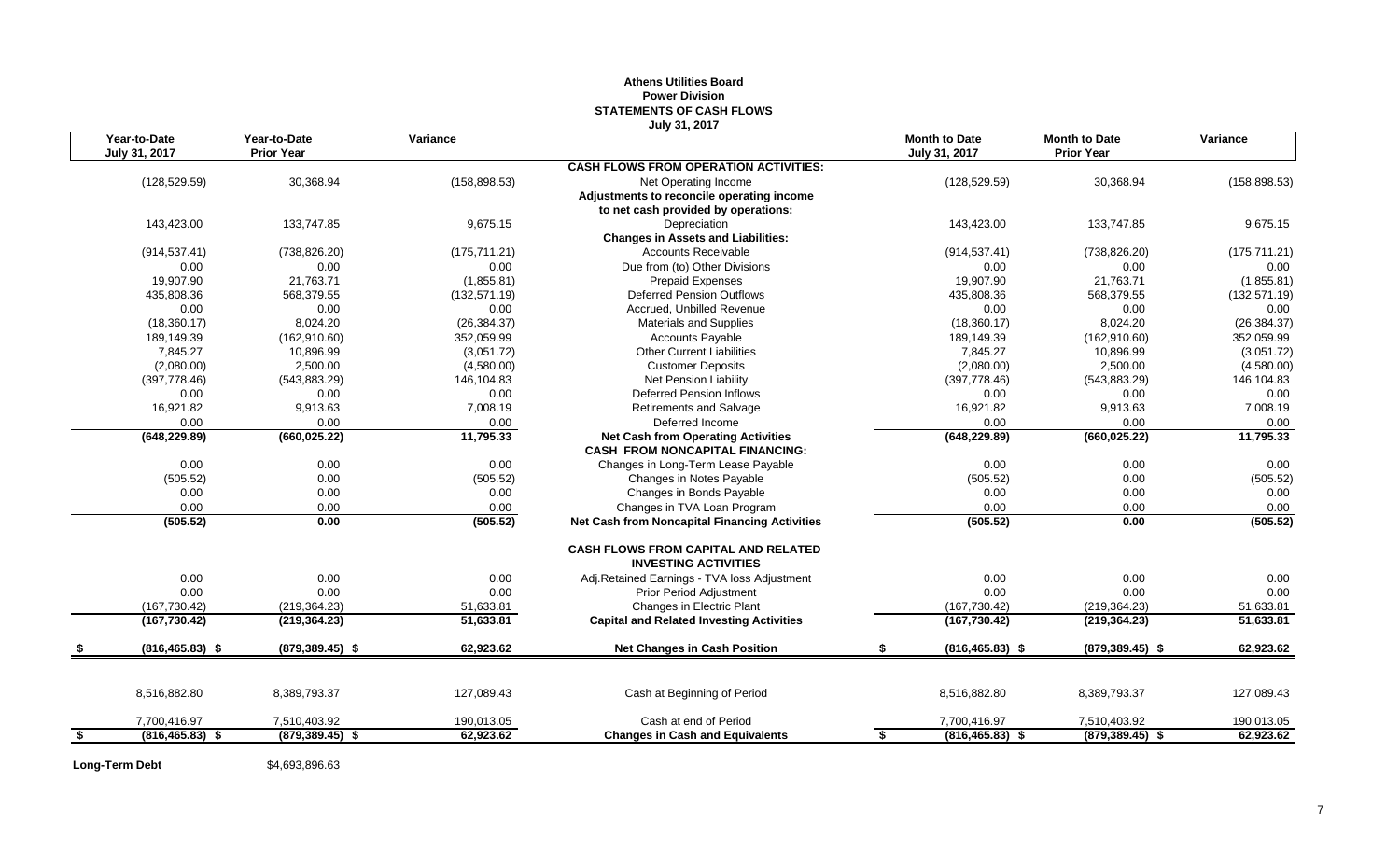#### Athens Utilities Board Statistics Report July 31, 2017

| Power:                       |         |        |           |            |
|------------------------------|---------|--------|-----------|------------|
|                              | Current | Prior  |           | # Accounts |
| Number of services:          | Month   | Year   | Change    | Change     |
| Residential                  | 10,904  | 10,913 | $-0.08%$  | -9         |
| Small Commercial             | 1,952   | 1,970  | $-0.91\%$ | $-18$      |
| Large Commercial             | 273     | 255    | 7.06%     | 18         |
| Street and Athletic Lighting | 21      | 21     | 0.00%     |            |
| Outdoor Lighting             | 59      | 61     | $-3.28%$  |            |
| <b>Total Services</b>        | 13.209  | 13.220 | $-0.08%$  | $-11$      |

| <b>Sales Volumes:</b>      | <b>Current Month</b> |                   |           | Year-to-Date |                   |           |
|----------------------------|----------------------|-------------------|-----------|--------------|-------------------|-----------|
| Kwh                        | 7/31/2017            | <b>Prior Year</b> | Change    | 7/31/2017    | <b>Prior Year</b> | Change    |
| Residential                | 12,517,766           | 14,240,796        | $-12.10%$ | 12,517,766   | 14,240,796        | $-12.10%$ |
| <b>I</b> Small Commercial  | 2,954,657            | 3,483,950         | -15.19%   | 2,954,657    | 3,483,950         | $-15.19%$ |
| Large Commercial           | 40,417,527           | 39,231,984        | 3.02%     | 40,417,527   | 39,231,984        | 3.02%     |
| <b>Street and Athletic</b> | 256,578              | 261,468           | $-1.87\%$ | 256,578      | 261.468           | $-1.87%$  |
| Outdoor Lighting           | 265.461              | 278,334           | $-4.63%$  | 265.461      | 278.334           | $-4.63%$  |
| Total                      | 56,411,989           | 57,496,532        | $-1.89%$  | 56,411,989   | 57,496,532        | $-1.89%$  |

| Employment         |               |                                        |                   |
|--------------------|---------------|----------------------------------------|-------------------|
|                    | July 31, 2017 | <b>Same Month</b><br><b>Prior Year</b> | <b>Difference</b> |
|                    |               |                                        |                   |
| Employee Headcount | 56.00         | 53.00                                  | 3.00              |
| <b>IFTE</b>        | 60.29         | 57.61                                  | 2.68              |
| $Y-T-D$ FTE        | 60.29         | 57.61                                  | 2.68              |

| Heating/Cooling Degree Days (Calendar Month): |                 |                   |                   |
|-----------------------------------------------|-----------------|-------------------|-------------------|
|                                               | July 31, 2017   | <b>Prior Year</b> | <b>Difference</b> |
| <b>Heating Degree Days</b>                    |                 |                   |                   |
| Cooling Degree Days                           | 42 <sup>1</sup> | 498               |                   |

| July 31, 2017 | <b>Prior Year</b> | <b>Difference</b> |
|---------------|-------------------|-------------------|
|               |                   |                   |
| 318           | 433               | -115              |
|               |                   |                   |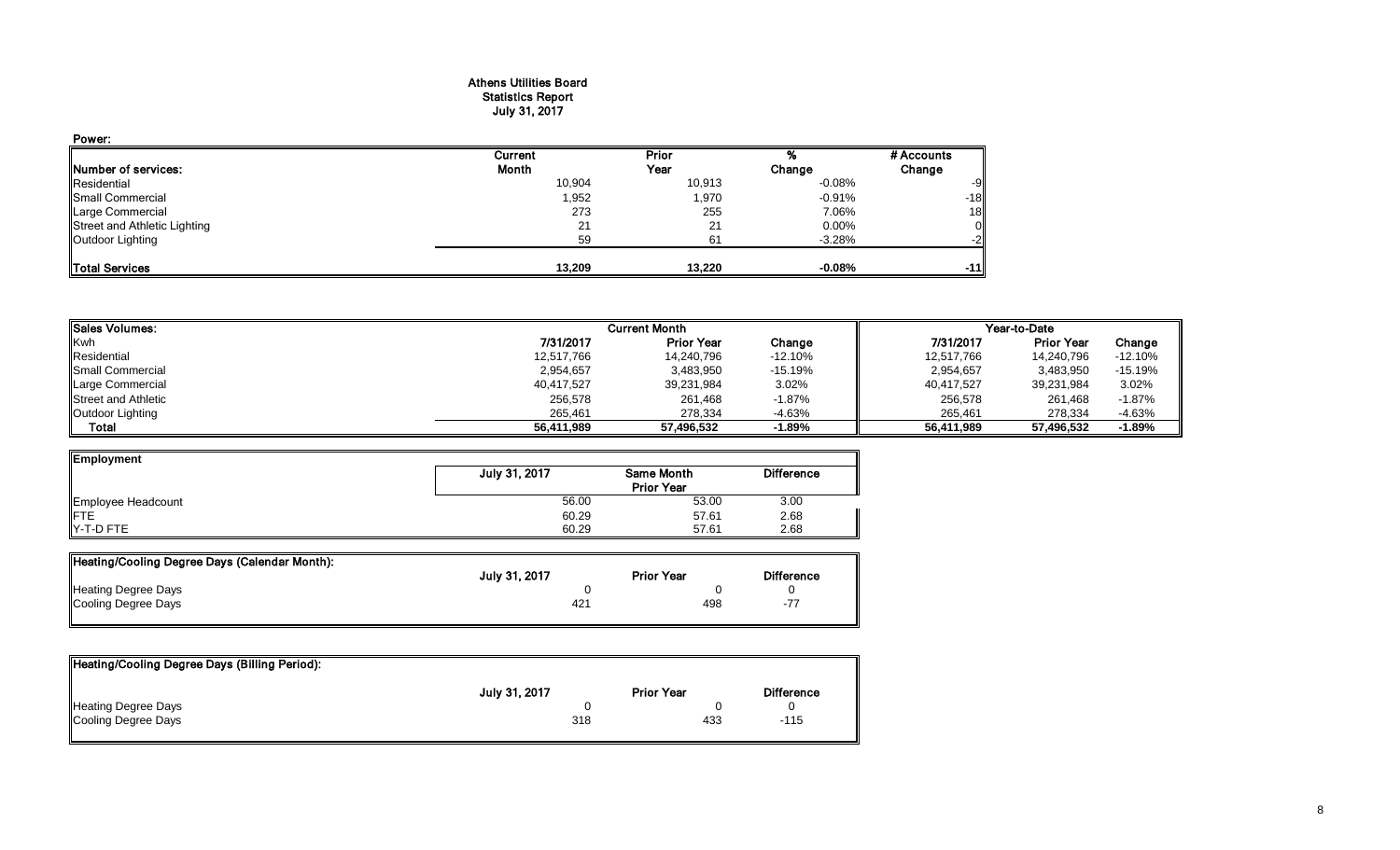#### **Athens Utilities Board Power Division Capital Budget Month Ending as of July 31, 2017**

|                                                | <b>Budget</b>                           | <b>Actual</b> | Variance to date<br>Favorable | <b>Estimated</b><br>% Project | % of Budget<br><b>Expended</b> |
|------------------------------------------------|-----------------------------------------|---------------|-------------------------------|-------------------------------|--------------------------------|
| <b>Planned Capital Improvements:</b>           |                                         |               | (Unfavorable)                 | Completion                    |                                |
| Replace Truck 69                               | 210,000                                 |               | 210,000                       |                               |                                |
| Replace Truck 11                               | 51,000                                  |               | 51,000                        |                               |                                |
| Capacitor System (Continue)                    | 150,000                                 |               | 150,000                       |                               |                                |
| <b>SCADA</b>                                   | 200,000                                 |               | 200,000                       |                               |                                |
| Covered Storage (Place Holder)                 | 150,000                                 |               | 150,000                       |                               |                                |
| Urg conversion Ervin Rd to CR 666              | 200,000                                 |               | 200,000                       |                               |                                |
| Distribution #6 upgrade                        | 300,000                                 |               | 300,000                       |                               |                                |
| <b>LED Purchases</b>                           | 300,000                                 | 24,422        | 275,578                       | 10.00%                        | 8.14%                          |
| Bohanan Addition change out/upgrade            | 200,000                                 |               | 200,000                       |                               |                                |
| <b>Build out Fiber</b>                         | 80,000                                  | 2,210         | 77,790                        | 3.00%                         | 2.76%                          |
| West Athens PTs, relaying, and 161 kv switches | 250,000                                 |               | 250,000                       |                               |                                |
| Backup Generator at Main Office                | 65,000                                  |               | 65,000                        |                               |                                |
| Backup Radio                                   | 75,000                                  |               | 75,000                        |                               |                                |
| Nort Athens 69 kv Bus Breaker                  | 100,000                                 |               | 100,000                       |                               |                                |
| Purchase Etowah Switching Station              | 1,000,000                               |               | 1,000,000                     |                               |                                |
| <b>Etowah Switching Station Renovation</b>     | 1,000,000                               |               | 1,000,000                     |                               |                                |
| Voltage Management                             | 272,724                                 |               | 272,724                       |                               |                                |
| <b>Building Improvements</b>                   | 40,000                                  |               | 40,000                        |                               |                                |
| Mpower                                         | 20,000                                  |               | 20,000                        |                               |                                |
| Other System Improvements                      | 347,782                                 | 20,191        | 327,591                       |                               | 5.81% Continuous               |
| Poles                                          | 313,004                                 | 11,509        | 301,495                       |                               | 3.68% Continuous               |
| Primary Wire and Underground                   | 500,000                                 | 34,831        | 465,169                       |                               | 6.97% Continuous               |
| Transformers                                   | 463,710                                 | 35,059        | 428,651                       |                               | 7.56% Continuous               |
| Services                                       | 289,819                                 | 28,191        | 261,628                       |                               | 9.73% Continuous               |
| <b>Total Planned Capital Improvements:</b>     | 6,578,039                               | 156,413       | 6,421,626                     |                               |                                |
| <b>Other Assets:</b>                           |                                         |               |                               |                               |                                |
| Other                                          |                                         | 11,317        | (11, 317)                     |                               |                                |
| <b>Total Other Assets:</b>                     |                                         | 11,317        | (11, 317)                     |                               |                                |
| Totals:                                        | 6,578,039<br>- \$                       | $167,730$ \$  | 6,410,309                     |                               |                                |
|                                                | Percentage of Budget Spent Year-to-date |               | 2.55%                         |                               |                                |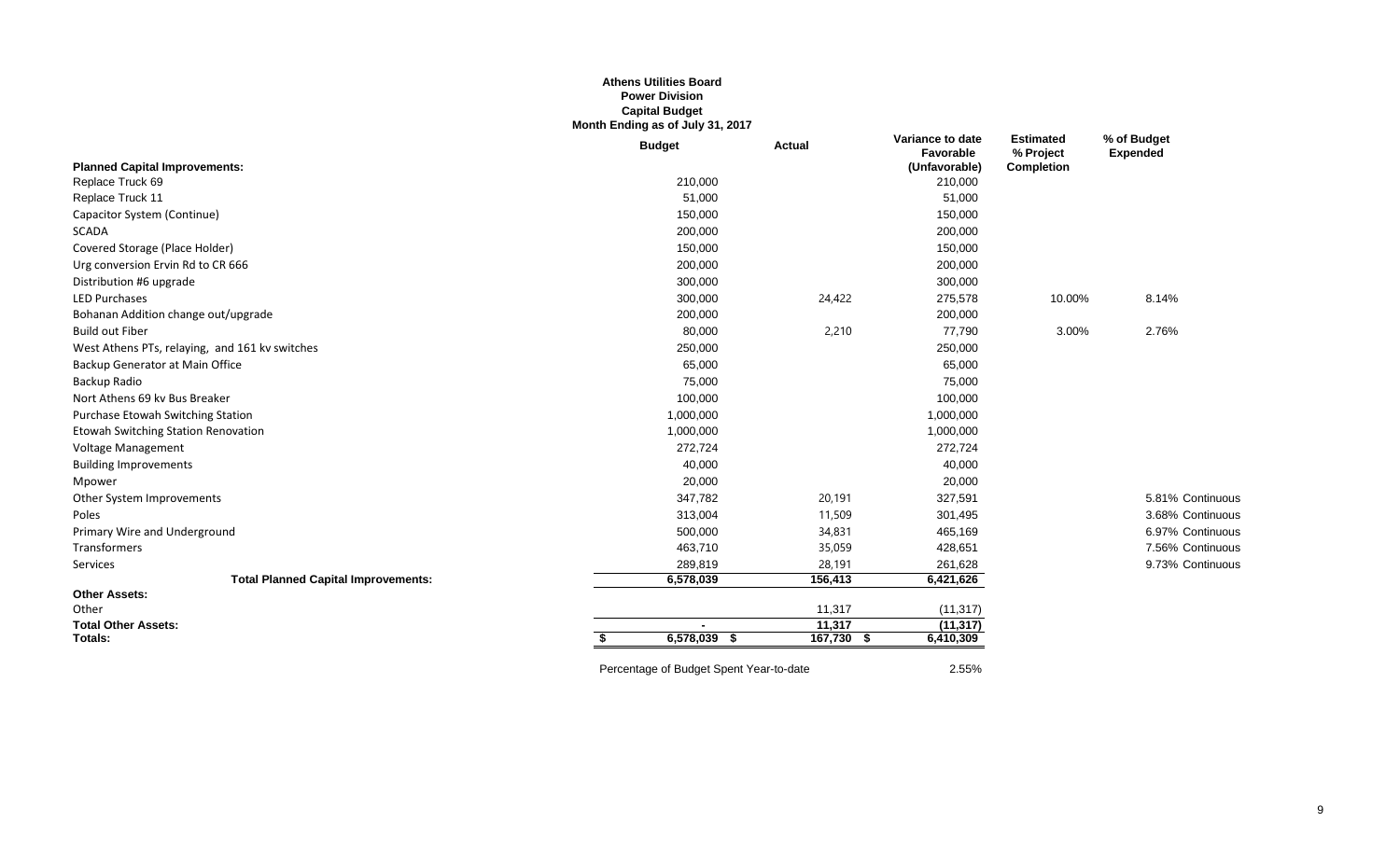#### **ATHENS UTILITIES BOARD WATER DIVISION BALANCE SHEET July 31, 2017**

|      | <b>Current Period</b> | <b>Prior Year</b> | Change from       |                                                | <b>Current Period</b>  | Prior             | Change<br>from prior |
|------|-----------------------|-------------------|-------------------|------------------------------------------------|------------------------|-------------------|----------------------|
|      | July 31, 2017         |                   | <b>Prior Year</b> |                                                | July 31, 2017          | <b>Month</b>      | Month                |
|      |                       |                   |                   | Assets:                                        |                        |                   |                      |
|      | 5,204,583.82          | 4,645,668.02      | 558,915.80        | Cash and Cash Equivalents                      | 5,204,583.82           | 5,395,395.40      | (190, 811.58)        |
|      | 300,523.15            | 332,569.49        | (32,046.34)       | <b>Customer Receivables</b>                    | 300,523.15             | 257,302.16        | 43,220.99            |
|      | 0.00                  | 0.00              | 0.00              | Due to/from Other Divisions                    | 0.00                   | 0.00              | 0.00                 |
|      | 15,957.96             | 16.848.95         | (890.99)          | <b>Other Receivables</b>                       | 15.957.96              | 15.981.04         | (23.08)              |
|      | 197,492.65            | 192,449.90        | 5,042.75          | <b>Prepaid Expenses</b>                        | 197,492.65             | 203,136.01        | (5,643.36)           |
|      | 201,981.22            | 193,195.71        | 8,785.51          | Materials and Supplies Inventory               | 201,981.22             | 196,963.93        | 5,017.29             |
|      | 5,920,538.80          | 5,380,732.07      | 539,806.73        | <b>Total Current Assets</b>                    | 5,920,538.80           | 6,068,778.54      | (148, 239.74)        |
|      | 0.00                  | 0.00              | 0.00              | Reserve and Other                              | 0.00                   | 0.00              | 0.00                 |
|      | 0.00                  | 0.00              | 0.00              | <b>Total Restricted Assets</b>                 | 0.00                   | 0.00              | 0.00                 |
|      | 0.00                  | 0.00              | 0.00              | Debt Issue Costs, Net of Amortization          | 0.00                   | 0.00              | 0.00                 |
|      | 297.995.45            | 199.936.44        | 98.059.01         | <b>Deferred Pension Outflows</b>               | 297.995.45             | 417.740.31        | (119, 744.86)        |
|      | 33,612,830.34         | 30,877,635.97     | 2,735,194.37      | Water Utility Plant, at cost                   | 33,612,830.34          | 33,571,022.71     | 41,807.63            |
|      | (13, 208, 713.60)     | (12,662,708.62)   | (546,004.98)      | Less: Accumulated Depreciation                 | (13, 208, 713.60)      | (13, 139, 828.28) | (68, 885.32)         |
|      | 20,404,116.74         | 18,214,927.35     | 2,189,189.39      | <b>Net Water Utility Plant</b>                 | 20,404,116.74          | 20,431,194.43     | (27,077.69)          |
|      | 20,702,112.19         | 18,414,863.79     | 2,287,248.40      | <b>Total Long Term Assets</b>                  | 20,702,112.19          | 20,848,934.74     | (146, 822.55)        |
| - \$ | 26,622,650.99 \$      | 23,795,595.86 \$  | 2,827,055.13      | <b>Total Assets</b>                            | 26,622,650.99 \$<br>\$ | 26,917,713.28 \$  | (295,062.29)         |
|      |                       |                   |                   | <b>Liabilities and Retained Earnings:</b>      |                        |                   |                      |
|      | 70,900.80             | 68,466.23         | 2,434.57          | Accounts Payable                               | 70,900.80              | 279,510.64        | (208, 609.84)        |
|      | 49,550.00             | 43,990.00         | 5,560.00          | <b>Customer Deposits</b>                       | 49,550.00              | 49,960.00         | (410.00)             |
|      | 107,290.04            | 123,428.00        | (16, 137.96)      | <b>Other Current Liabilities</b>               | 107,290.04             | 131,640.82        | (24, 350.78)         |
|      | 227,740.84            | 235,884.23        | (8, 143.39)       | <b>Total Current Liabilities</b>               | 227,740.84             | 461,111.46        | (233, 370.62)        |
|      | 444,945.70            | 315,355.08        | 129,590.62        | Net Pension Liability                          | 444,945.70             | 553,696.62        | (108, 750.92)        |
|      | 100,740.85            | 120,006.40        | (19, 265.55)      | <b>Deferred Pension Inflows</b>                | 100,740.85             | 100,740.85        | 0.00                 |
|      | 0.00                  | 0.00              | 0.00              | <b>Bonds Payable</b>                           | 0.00                   | 0.00              | 0.00                 |
|      | 4,753,181.89          | 3,107,616.43      | 1,645,565.46      | Note Payable                                   | 4,753,181.89           | 4,760,087.62      | (6,905.73)           |
|      | 5,298,868.44          | 3,542,977.91      | 1,755,890.53      | <b>Total Long Term Liabilities</b>             | 5,298,868.44           | 5,414,525.09      | (115, 656.65)        |
|      | 21,096,041.71         | 20,016,733.72     | 1,079,307.99      | <b>Net Position</b>                            | 21,096,041.71          | 21,042,076.73     | 53,964.98            |
| - \$ | 26,622,650.99 \$      | 23,795,595.86 \$  | 2,827,055.13      | <b>Total Liabilities and Retained Earnings</b> | 26,622,650.99 \$<br>\$ | 26,917,713.28 \$  | (295,062.29)         |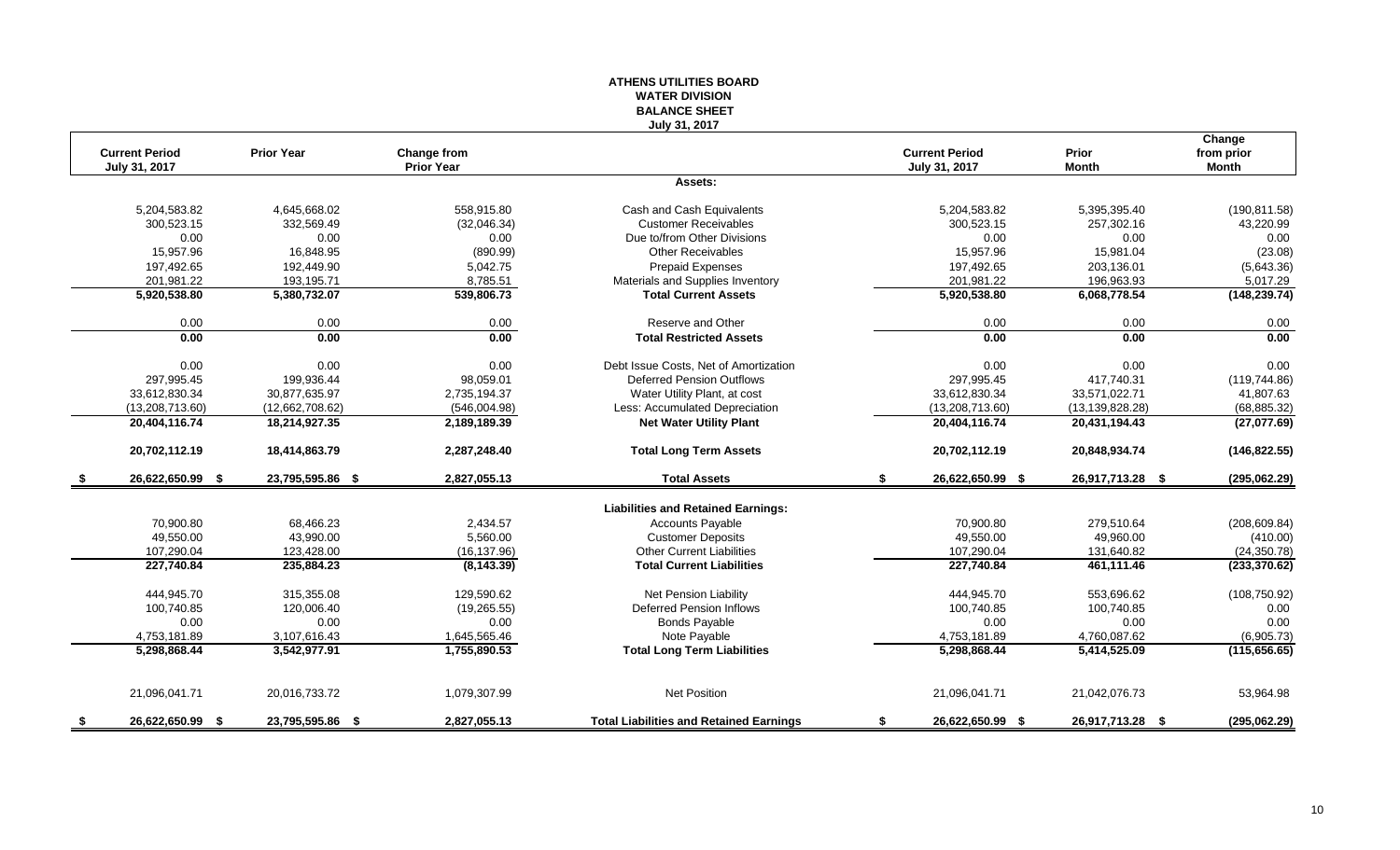|               |                   | Variance      | July 31, 2017                                      | Current       |                   | Variance      |
|---------------|-------------------|---------------|----------------------------------------------------|---------------|-------------------|---------------|
| Year-to-Date  | Year-to-Date      | Favorable     | <b>Description</b>                                 | Month         | Current<br>Month  | Favorable     |
| July 31, 2017 | <b>Prior Year</b> | (Unfavorable) |                                                    | July 31, 2017 | <b>Prior Year</b> | (Unfavorable) |
|               |                   |               | <b>REVENUE:</b>                                    |               |                   |               |
| 149,916.43    | 160,823.31        | (10,906.88)   | Residential                                        | 149,916.43    | 160,823.31        | (10,906.88)   |
| 157,813.41    | 174,755.59        | (16, 942.18)  | <b>Small Commercial</b>                            | 157,813.41    | 174,755.59        | (16,942.18)   |
| 33,457.66     | 37,428.40         | (3,970.74)    | Large Commercial                                   | 33,457.66     | 37,428.40         | (3,970.74)    |
| 9,710.27      | 10,680.92         | (970.65)      | Other                                              | 9,710.27      | 10,680.92         | (970.65)      |
| 350,897.77    | 383,688.22        | (32,790.45)   | <b>Total Revenue</b>                               | 350,897.77    | 383,688.22        | (32,790.45)   |
| 52,528.51     | 55,497.20         | 2,968.69      | <b>Purchased Supply</b>                            | 52,528.51     | 55,497.20         | 2,968.69      |
| 298,369.26    | 328,191.02        | (29, 821.76)  | <b>Contribution Margin</b>                         | 298,369.26    | 328,191.02        | (29, 821.76)  |
|               |                   |               | <b>OPERATING EXPENSES:</b>                         |               |                   |               |
| 25,089.32     | 28.891.76         | 3,802.44      | Source and Pump Expense                            | 25,089.32     | 28.891.76         | 3,802.44      |
| 10,122.86     | 11,212.64         | 1,089.78      | <b>Distribution Expense</b>                        | 10,122.86     | 11,212.64         | 1,089.78      |
| 27,041.63     | 27,988.58         | 946.95        | <b>Customer Service and Customer Acct. Expense</b> | 27,041.63     | 27,988.58         | 946.95        |
| 81,990.23     | 69,756.90         | (12, 233.33)  | Administrative and General Expense                 | 81,990.23     | 69,756.90         | (12, 233.33)  |
| 144,244.04    | 137,849.88        | (6, 394.16)   | <b>Total operating expenses</b>                    | 144,244.04    | 137,849.88        | (6, 394.16)   |
|               |                   |               | <b>Maintenance Expenses</b>                        |               |                   |               |
| 3,924.74      | 6,122.33          | 2.197.59      | Source and Pump Expense                            | 3,924.74      | 6,122.33          | 2,197.59      |
| 23,351.12     | 18,033.51         | (5,317.61)    | <b>Distribution Expense</b>                        | 23,351.12     | 18,033.51         | (5,317.61)    |
| 118.76        | 290.72            | 171.96        | Administrative and General Expense                 | 118.76        | 290.72            | 171.96        |
| 27,394.62     | 24,446.56         | (2,948.06)    | <b>Total Maintenance Expense</b>                   | 27,394.62     | 24,446.56         | (2,948.06)    |
|               |                   |               | <b>Other Operating Expenses</b>                    |               |                   |               |
| 65,240.53     | 58,585.13         | (6,655.40)    | <b>Depreciation Expense</b>                        | 65,240.53     | 58,585.13         | (6,655.40)    |
| 65,240.53     | 58,585.13         | (6,655.40)    | <b>Total Other Operating Expenses</b>              | 65,240.53     | 58,585.13         | (6,655.40)    |
| 289,407.70    | 276,378.77        | (13,028.93)   | <b>Total Operating and Maintenance Expense</b>     | 289,407.70    | 276,378.77        | (13,028.93)   |
| 61,490.07     | 107,309.45        | (45, 819.38)  | <b>Operating Income</b>                            | 61,490.07     | 107,309.45        | (45, 819.38)  |
| 2,008.24      | 1,540.41          | 467.83        | Other Income                                       | 2,008.24      | 1,540.41          | 467.83        |
| 63,498.31     | 108,849.86        | (45, 351.55)  | <b>Total Income</b>                                | 63,498.31     | 108,849.86        | (45, 351.55)  |
| 45.00         | 13.75             | (31.25)       | Other Expense                                      | 45.00         | 13.75             | (31.25)       |
| 63,453.31     | 108,836.11        | (45, 382.80)  | Net Income Before Debt Expense                     | 63,453.31     | 108,836.11        | (45, 382.80)  |
|               |                   |               | <b>DEBT RELATED EXPENSES:</b>                      |               |                   |               |
| 0.00          | 0.00              | 0.00          | Amortization of Debt Discount                      | 0.00          | 0.00              | 0.00          |
| 9,488.33      | 7,683.94          | (1,804.39)    | Interest on Long Term Debt                         | 9,488.33      | 7,683.94          | (1,804.39)    |
| 9,488.33      | 7,683.94          | (1,804.39)    | <b>Total debt related expenses</b>                 | 9,488.33      | 7,683.94          | (1,804.39)    |
| 53,964.98     | 101,152.17        | (47, 187.19)  | Net Income Before Extraordinary Income             | 53,964.98     | 101,152.17        | (47, 187.19)  |
| 0.00          | 0.00              | 0.00          | Grants, Contributions, Extraordinary               | 0.00          | 0.00              | 0.00          |
| 53,964.98 \$  | 101,152.17 \$     | (47, 187.19)  | <b>CHANGE IN NET ASSETS</b>                        | 53,964.98 \$  | 101,152.17 \$     | (47, 187.19)  |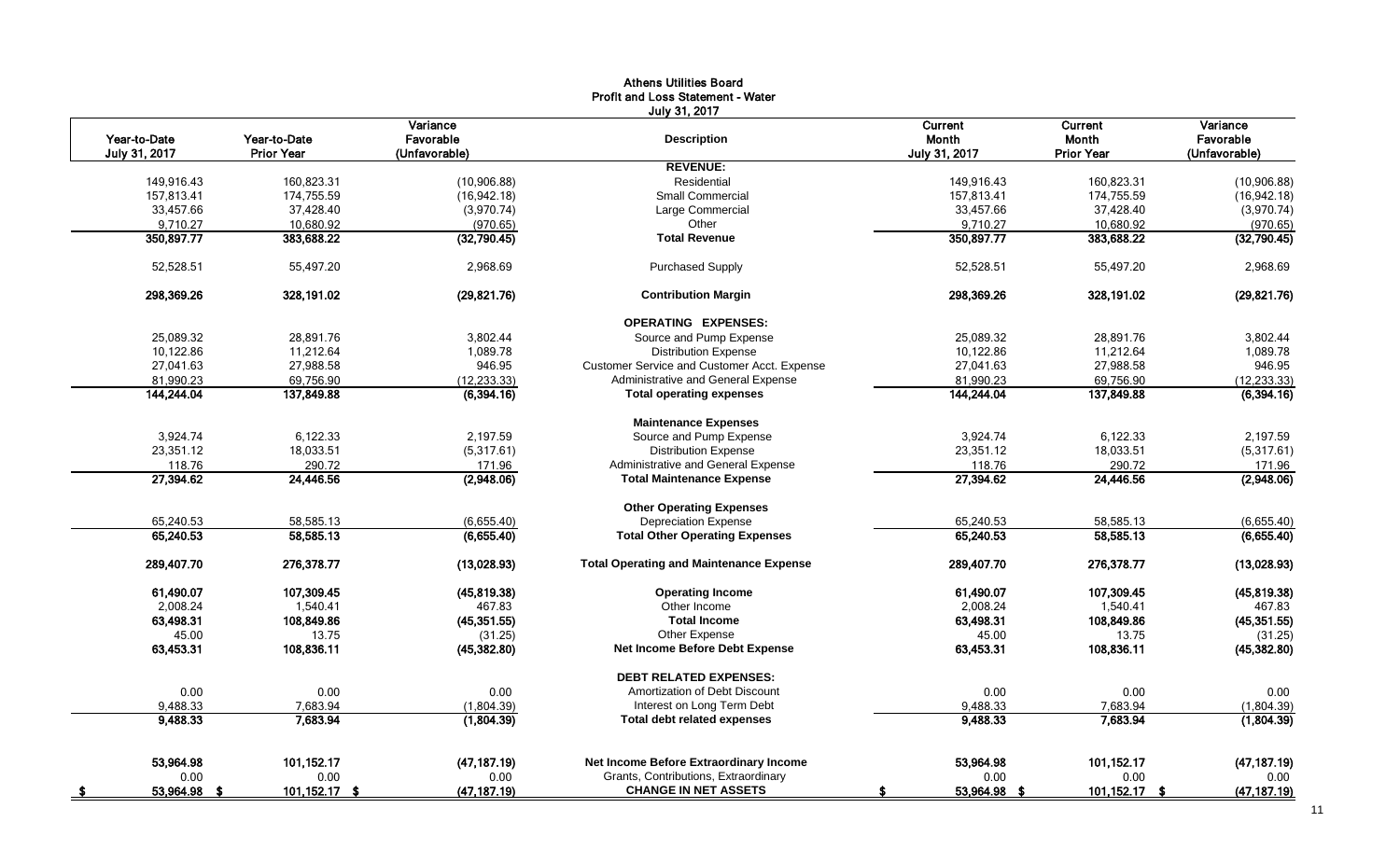|                        |                        |                    | <b>Athens Utilities Board</b>                                          |                        |                        |                          |
|------------------------|------------------------|--------------------|------------------------------------------------------------------------|------------------------|------------------------|--------------------------|
|                        |                        |                    | <b>Budget Comparison - Water</b>                                       |                        |                        |                          |
|                        |                        |                    | July 31, 2017                                                          |                        |                        |                          |
| Year-to-Date           | Year-to-Date           | $Y-T-D$            | <b>Description</b>                                                     | <b>Current Month</b>   | <b>Monthly</b>         | <b>Budget</b>            |
| July 31, 2017          | <b>Budget</b>          | Variance           |                                                                        | July 31, 2017          | <b>Budget</b>          | Variance                 |
|                        |                        |                    | <b>REVENUE:</b>                                                        |                        |                        |                          |
|                        |                        |                    | Residential                                                            |                        |                        |                          |
| 149,916.43             | 159,680.81             | (9,764.38)         | <b>Small Commercial</b>                                                | 149,916.43             | 159,680.81             | (9,764.38)               |
| 157,813.41             | 174,979.36             | (17, 165.95)       |                                                                        | 157,813.41             | 174,979.36             | (17, 165.95)             |
| 33,457.66              | 33,811.39              | (353.73)           | Large Commercial                                                       | 33,457.66              | 33,811.39              | (353.73)                 |
| 9,710.27<br>350,897.77 | 7,893.18<br>376,364.74 | 1,817.09           | Other<br><b>Total Revenue</b>                                          | 9,710.27<br>350,897.77 | 7,893.18<br>376,364.74 | 1,817.09<br>(25, 466.97) |
|                        |                        | (25, 466.97)       |                                                                        |                        |                        |                          |
| 52,528.51              | 51,007.86              | (1,520.65)         | <b>Purchased Supply</b>                                                | 52,528.51              | 51,007.86              | (1,520.65)               |
| 298,369.26             | 325,356.87             | (26, 987.61)       | <b>Contribution Margin</b>                                             | 298,369.26             | 325,356.87             | (26, 987.61)             |
|                        |                        |                    | <b>OPERATING EXPENSES:</b>                                             |                        |                        |                          |
| 25,089.32              | 30,833.56              | 5,744.24           | Source and Pump Expense                                                | 25.089.32              | 30,833.56              | 5,744.24                 |
| 10,122.86              | 12,964.27              | 2,841.41           | <b>Distribution Expense</b>                                            | 10,122.86              | 12,964.27              | 2,841.41                 |
| 27,041.63              | 29,424.40              | 2,382.77           | Customer Service and Customer Acct. Expense                            | 27,041.63              | 29,424.40              | 2,382.77                 |
| 81,990.23              | 77,885.98              | (4, 104.25)        | Administrative and General Expense                                     | 81,990.23              | 77,885.98              | (4, 104.25)              |
| 144,244.04             | 151,108.21             | 6,864.17           | <b>Total operating expenses</b>                                        | 144,244.04             | 151,108.21             | 6,864.17                 |
|                        |                        |                    |                                                                        |                        |                        |                          |
| 3,924.74               |                        |                    | <b>Maintenance Expenses</b>                                            |                        |                        |                          |
|                        | 6,968.09               | 3,043.35           | Source and Pump Expense                                                | 3,924.74               | 6,968.09               | 3,043.35                 |
| 23,351.12              | 23,974.14              | 623.02             | <b>Distribution Expense</b>                                            | 23,351.12              | 23,974.14              | 623.02                   |
| 118.76<br>27,394.62    | 534.85<br>31,477.07    | 416.09<br>4,082.45 | Administrative and General Expense<br><b>Total Maintenance Expense</b> | 118.76<br>27,394.62    | 534.85<br>31,477.07    | 416.09<br>4,082.45       |
|                        |                        |                    |                                                                        |                        |                        |                          |
|                        |                        |                    | <b>Other Operating Expenses</b>                                        |                        |                        |                          |
| 65,240.53              | 60.704.34              | (4,536.19)         | <b>Depreciation Expense</b>                                            | 65.240.53              | 60,704.34              | (4,536.19)               |
| 65,240.53              | 60,704.34              | (4, 536.19)        | <b>Total Other Operating Expenses</b>                                  | 65,240.53              | 60,704.34              | (4, 536.19)              |
| 289,407.70             | 294,297.49             | 4,889.79           | <b>Total Operating and Maintenance Expenses</b>                        | 289,407.70             | 294,297.49             | 4,889.79                 |
| 61,490.07              | 82,067.25              | (20, 577.18)       | <b>Operating Income</b>                                                | 61,490.07              | 82,067.25              | (20, 577.18)             |
| 2,008.24               | 870.27                 | 1,137.97           | Other Income                                                           | 2,008.24               | 870.27                 | 1,137.97                 |
| 63,498.31              | 82,937.52              | (19, 439.21)       | <b>Total Income</b>                                                    | 63,498.31              | 82,937.52              | (19, 439.21)             |
| 45.00                  | 15.95                  | (29.05)            | Other Expense                                                          | 45.00                  | 15.95                  | (29.05)                  |
| 63,453.31              | 82,921.57              | (19, 468.26)       | <b>Net Income Before Debt Expense</b>                                  | 63,453.31              | 82,921.57              | (19, 468.26)             |
|                        |                        |                    | <b>DEBT RELATED EXPENSES:</b>                                          |                        |                        |                          |
| 0.00                   | 0.00                   | 0.00               | Amortization of Debt Discount                                          | 0.00                   | 0.00                   | 0.00                     |
| 9,488.33               | 9,831.51               | 343.18             | Interest on Long Term Debt                                             | 9,488.33               | 9,831.51               | 343.18                   |
| 9,488.33               | 9,831.51               | 343.18             | <b>Total debt related expenses</b>                                     | 9,488.33               | 9,831.51               | 343.18                   |
|                        |                        |                    |                                                                        |                        |                        |                          |
| 53,964.98              | 73,090.06              | (19, 125.08)       | Net Income Before Extraordinary Income                                 | 53,964.98              | 73,090.06              | (19, 125.08)             |
| 0.00                   | 2,083.33               | (2,083.33)         | Grants, Contributions, Extraordinary                                   | 0.00                   | 2,083.33               | (2,083.33)               |
| 53,964.98 \$<br>- \$   | 75,173.39 \$           | (21, 208.41)       | <b>CHANGE IN NET ASSETS</b>                                            | 53,964.98 \$<br>-S     | 75,173.39 \$           | (21, 208.41)             |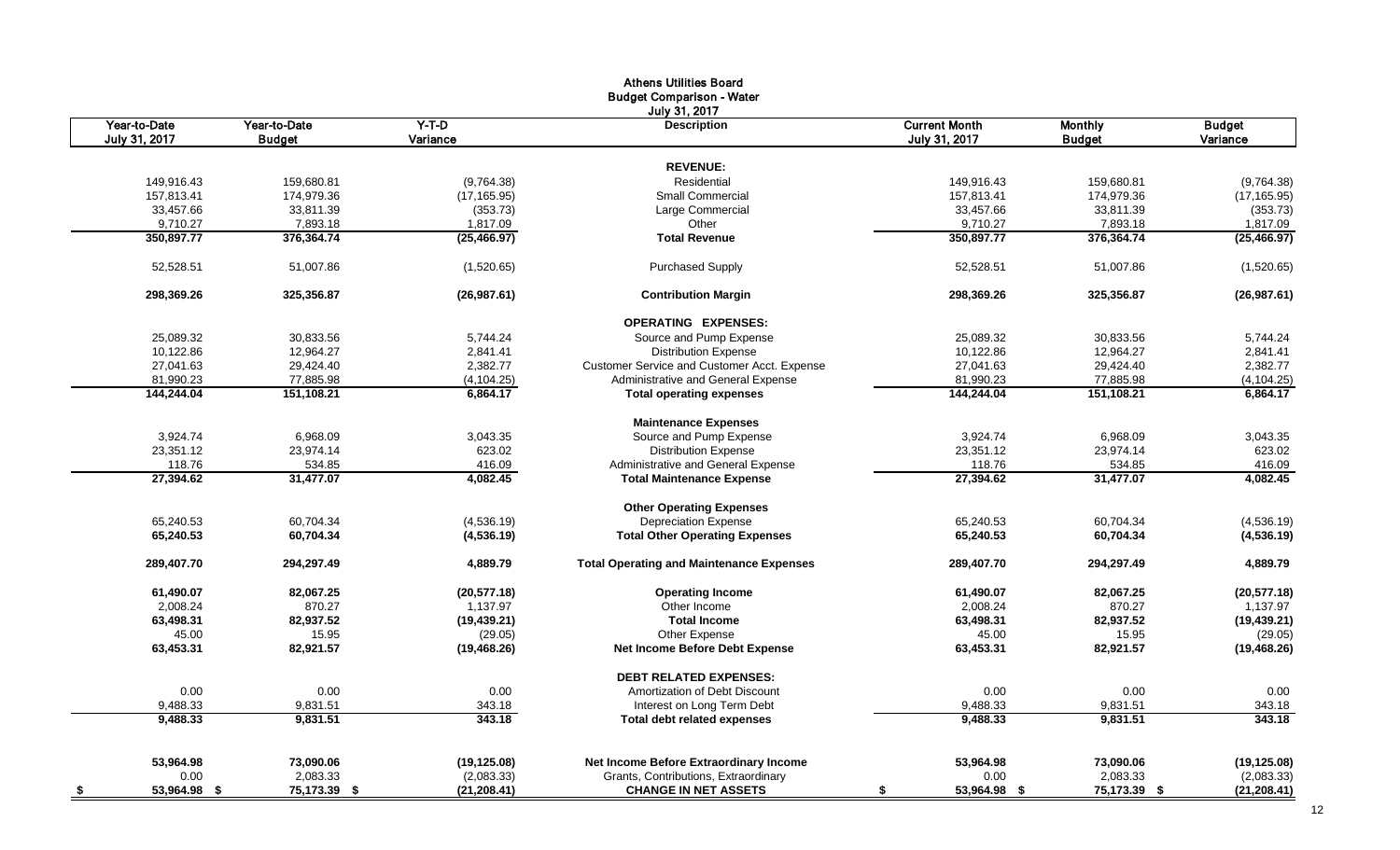#### **Athens Utilities Board Water Division STATEMENTS OF CASH FLOWS July 31, 2017**

|     | Year-to-Date       | Year-to-Date      | Variance      |                                                         | <b>Month to Date</b>       | <b>Month to Date</b> | Variance      |
|-----|--------------------|-------------------|---------------|---------------------------------------------------------|----------------------------|----------------------|---------------|
|     | July 31, 2017      | <b>Prior Year</b> |               |                                                         | July 31, 2017              | <b>Prior Year</b>    |               |
|     |                    |                   |               | <b>CASH FLOWS FROM OPERATING ACTIVITIES:</b>            |                            |                      |               |
|     | 53,964.98          | 101,152.17        | (47, 187.19)  | Net Operating Income                                    | 53,964.98                  | 101,152.17           | (47, 187.19)  |
|     |                    |                   |               | Adjustments to Reconcile Operating Income               |                            |                      |               |
|     |                    |                   |               | to Net Cash Provided by Operations                      |                            |                      |               |
|     | 65,240.53          | 58,585.13         | 6,655.40      | Depreciation                                            | 65,240.53                  | 58,585.13            | 6,655.40      |
|     |                    |                   |               | <b>Changes in Assets and Liabilities:</b>               |                            |                      |               |
|     | (43, 220.99)       | (10, 416.93)      | (32,804.06)   | Receivables                                             | (43, 220.99)               | (10, 416.93)         | (32,804.06)   |
|     | 0.00               | 0.00              | 0.00          | Due from Other Divisions                                | 0.00                       | 0.00                 | 0.00          |
|     | 23.08              | (828.56)          | 851.64        | Other Receivables                                       | 23.08                      | (828.56)             | 851.64        |
|     | 5.643.36           | 9,329.12          | (3,685.76)    | <b>Prepaid Expenses</b>                                 | 5,643.36                   | 9,329.12             | (3,685.76)    |
|     | 119,744.86         | 156,170.77        | (36, 425.91)  | <b>Deferred Pension Outflows</b>                        | 119,744.86                 | 156,170.77           | (36, 425.91)  |
|     | (5,017.29)         | 12,958.82         | (17, 976.11)  | Materials and Supplies Inventory                        | (5,017.29)                 | 12,958.82            | (17, 976.11)  |
|     | 0.00               | 0.00              | 0.00          | <b>Other Assets</b>                                     | 0.00                       | 0.00                 | 0.00          |
|     | (232,960.62)       | (54, 174.85)      | (178, 785.77) | <b>Current Liabilities</b>                              | (232,960.62)               | (54, 174.85)         | (178, 785.77) |
|     | (108, 750.92)      | (149, 518.54)     | 40,767.62     | Net Pension Liability                                   | (108, 750.92)              | (149, 518.54)        | 40,767.62     |
|     | 0.00               | 0.00              | 0.00          | <b>Deferred Pension Inflows</b>                         | 0.00                       | 0.00                 | 0.00          |
|     | 3,644.79           | 4,995.06          | (1,350.27)    | <b>Retirements and Salvage</b>                          | 3,644.79                   | 4,995.06             | (1,350.27)    |
|     | (410.00)           | 270.00            | (680.00)      | <b>Customer Deposits</b>                                | (410.00)                   | 270.00               | (680.00)      |
|     | (142,098.22)       | 128,522.19        | (270, 620.41) | <b>Net Cash from Operating Activities</b>               | (142,098.22)               | 128,522.19           | (270, 620.41) |
|     |                    |                   |               | <b>CASH FLOWS FROM NONCAPITAL FINANCING ACTIVITIES:</b> |                            |                      |               |
|     | 0.00               | 0.00              | 0.00          | <b>Bonds Payable</b>                                    | 0.00                       | 0.00                 | 0.00          |
|     | (6,905.73)         | (6,841.81)        | (63.92)       | Notes Payable                                           | (6,905.73)                 | (6,841.81)           | (63.92)       |
|     | (6,905.73)         | (6,841.81)        | (63.92)       | <b>Net Cash from Financing Activities</b>               | (6,905.73)                 | (6,841.81)           | (63.92)       |
|     |                    |                   |               |                                                         |                            |                      |               |
|     |                    |                   |               | <b>CASH FLOW FROM CAPITAL AND INVESTING ACTIVITIES:</b> |                            |                      |               |
|     | 0.00               | 0.00              | 0.00          | Adjust Net Pension Obligation                           | 0.00                       | 0.00                 | $0.00\,$      |
|     | 0.00               | 0.00              | 0.00          | <b>Prior Period Adjustment</b>                          | 0.00                       | 0.00                 | 0.00          |
|     | 0.00               | 0.00              |               | Grants, Contributions & Other Extraordinary             |                            | 0.00                 | 0.00          |
|     |                    |                   | 0.00          | <b>Water Utility Plant</b>                              | 0.00                       |                      |               |
|     | (41, 807.63)       | (143,069.82)      | 101,262.19    |                                                         | (41, 807.63)               | (143,069.82)         | 101,262.19    |
|     | (41, 807.63)       | (143,069.82)      | 101,262.19    | <b>Net from Capital and Investing Activities</b>        | (41, 807.63)               | (143,069.82)         | 101,262.19    |
|     | $(190, 811.58)$ \$ | $(21, 389.44)$ \$ | (169, 422.14) | <b>Net Changes in Cash Position</b>                     | $(190, 811.58)$ \$<br>\$   | $(21, 389.44)$ \$    | (169, 422.14) |
|     |                    |                   |               |                                                         |                            |                      |               |
|     | 5,395,395.40       | 4,667,057.46      | 728,337.94    | Cash at Beginning of Period                             | 5,395,395.40               | 4,667,057.46         | 728,337.94    |
|     |                    |                   |               |                                                         |                            |                      |               |
|     | 5,204,583.82       | 4,645,668.02      | 558,915.80    | Cash at End of Period                                   | 5,204,583.82               | 4,645,668.02         | 558,915.80    |
| -\$ | $(190, 811.58)$ \$ | $(21, 389.44)$ \$ | (169, 422.14) | <b>Changes in Cash and Equivalents</b>                  | $(190, 811.58)$ \$<br>- \$ | $(21, 389.44)$ \$    | (169, 422.14) |
|     |                    |                   |               |                                                         |                            |                      |               |

**Long-Term Debt** 4,753,181.89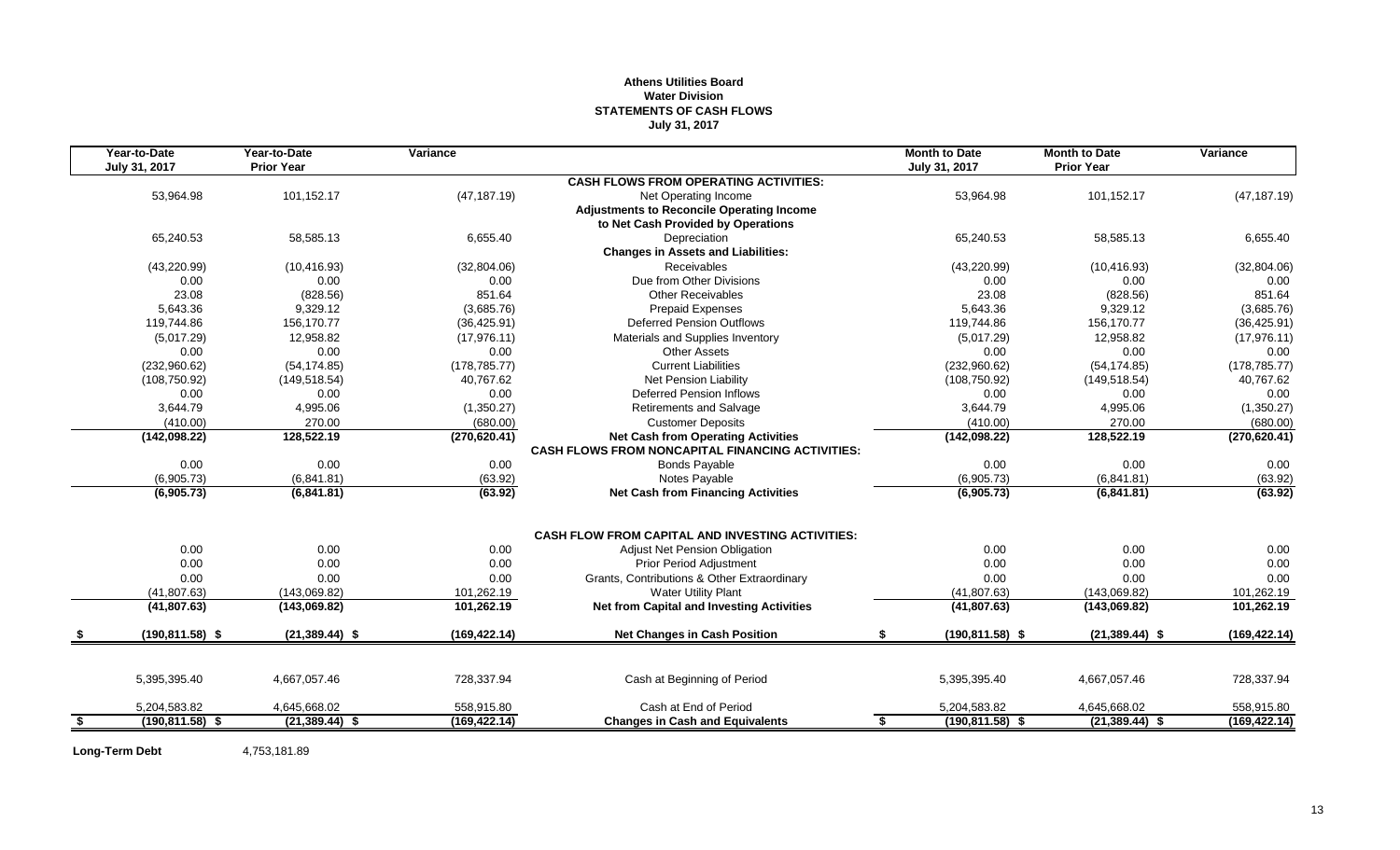#### Athens Utilities Board Statistics Report July 31, 2017

| Water:                      |         |       |        |            |
|-----------------------------|---------|-------|--------|------------|
|                             | Current | Prior | %      | # Accounts |
| <b>INumber of services:</b> | Month   | Year  | Change | Change     |
| Residential                 | 6,837   | 6,833 | 0.06%  | 4          |
| Small Commercial            | 1,218   | l,209 | 0.74%  | 9          |
| Large Commercial            | 36      | 35    | 2.86%  |            |
|                             | 8,091   | 8,077 | 0.17%  | 14         |

| <b>lSales Volumes:</b> |               | <b>Current Month</b> |           |           | Year-to-Date      |           |  |  |
|------------------------|---------------|----------------------|-----------|-----------|-------------------|-----------|--|--|
| Gallonsx100            | July 31, 2017 | <b>Prior Year</b>    | Change    | 7/31/2017 | <b>Prior Year</b> | Change    |  |  |
| Residential            | 268,702       | 298,127              | $-9.87\%$ | 268,702   | 298,127           | $-9.87%$  |  |  |
| Small Commercial       | 394,281       | 450,559              | $-12.49%$ | 394,281   | 450,559           | $-12.49%$ |  |  |
| Large Commercial       | 85.410        | 96.187               | $-11.20%$ | 85.410    | 96,187            | 11.20%    |  |  |
|                        | 748.393       | 844.873              | $-11.42%$ | 748.393   | 844.873           | $-11.42%$ |  |  |

| <b>Employment</b>  |               |                   |                   |
|--------------------|---------------|-------------------|-------------------|
|                    | July 31, 2017 | <b>Prior Year</b> | <b>Difference</b> |
| Employee Headcount | 14.00         | 14.00             | 0.00              |
| FTE<br>Y-T-D FTE   | 14.6          | 14.69             | $-0.09$           |
|                    | 14.6          | 14.69             | $-0.09$           |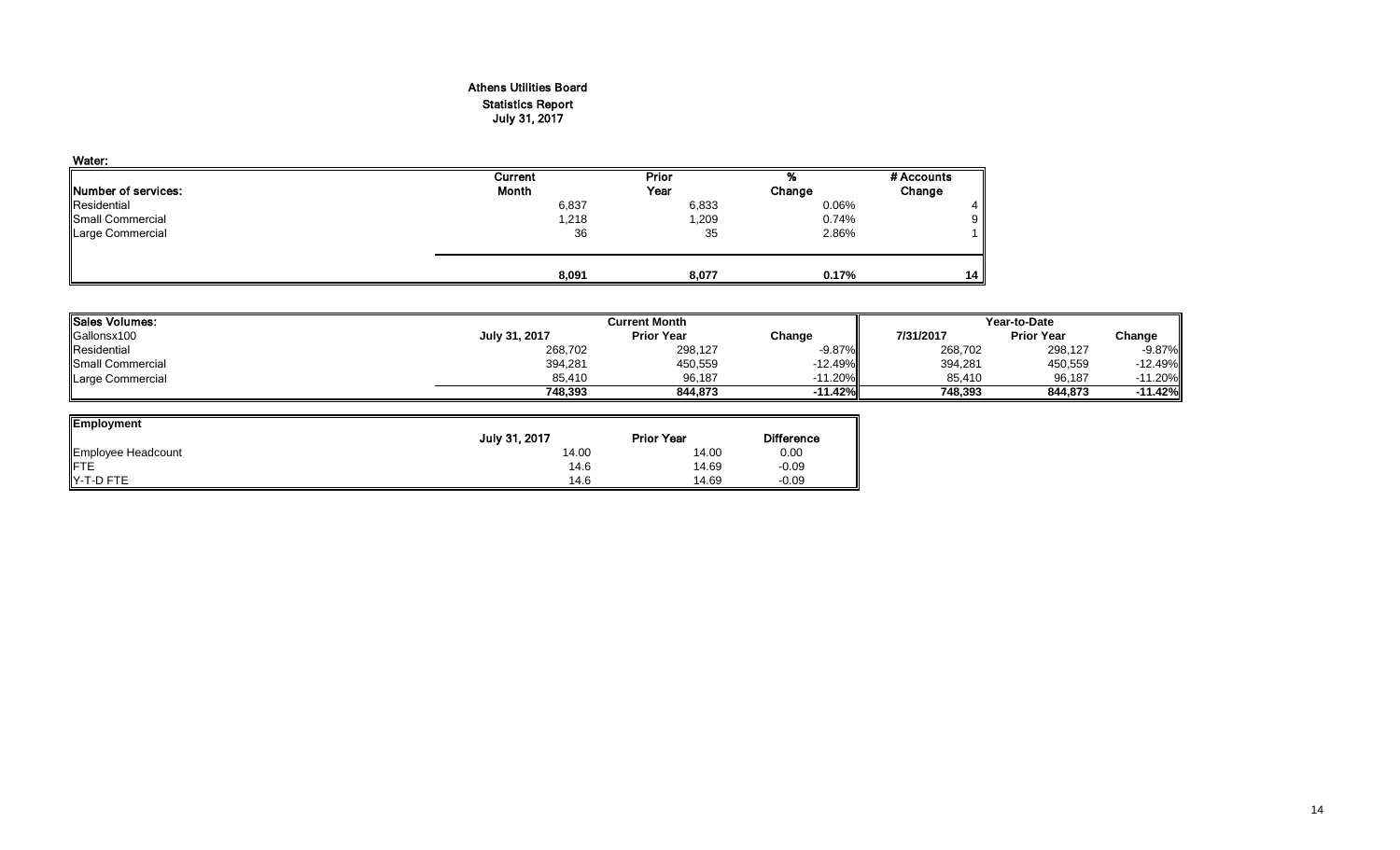|                                              |                                         | <b>Athens Utilities Board</b><br><b>Water Division</b><br><b>Capital Budget</b><br>Month Ending as of July 31, 2017 |                                                |                                                    |                                          |
|----------------------------------------------|-----------------------------------------|---------------------------------------------------------------------------------------------------------------------|------------------------------------------------|----------------------------------------------------|------------------------------------------|
|                                              | <b>Budget</b>                           | <b>Actual</b>                                                                                                       | Variance to date<br>Favorable<br>(Unfavorable) | <b>Estimated</b><br>% Project<br><b>Completion</b> | <b>Percent Budget</b><br><b>Expended</b> |
| <b>Planned Capital Improvements:</b>         |                                         |                                                                                                                     |                                                |                                                    |                                          |
| Replace Truck 18 (2011 F150)                 | 45,000                                  |                                                                                                                     | 45,000                                         |                                                    |                                          |
| Miniexcavator                                | 50,000                                  |                                                                                                                     | 50,000                                         |                                                    |                                          |
| Replace Truck 29 (Meter Reading)             | 40,000                                  |                                                                                                                     | 40,000                                         |                                                    |                                          |
| Water Project #3 (CR186, 185)                | 275,000                                 |                                                                                                                     | 275,000                                        |                                                    |                                          |
| Water Plant - Replace Flash Mixers           | 100,000                                 |                                                                                                                     | 100,000                                        |                                                    |                                          |
| <b>Reservoir Maintenance</b>                 | 100,000                                 |                                                                                                                     | 100,000                                        |                                                    |                                          |
| Water Plant Raw Water Storage                | 200,000                                 |                                                                                                                     | 200,000                                        |                                                    |                                          |
| Regrade Water Plant Front & Replace Fence    | 50,000                                  |                                                                                                                     | 50,000                                         |                                                    |                                          |
| Remove Backwash Tank                         | 50,000                                  |                                                                                                                     | 50,000                                         |                                                    |                                          |
| TDOT Hwy 30 Project                          | 145,000                                 |                                                                                                                     | 145,000                                        |                                                    |                                          |
| <b>Building Improvements</b>                 | 15,000                                  |                                                                                                                     | 15,000                                         |                                                    |                                          |
| Water Plant Building Maint and Lab Equipment | 50,000                                  |                                                                                                                     | 50,000                                         |                                                    | Continuous                               |
| Meter Change Out (Large, Small and Testing)  | 30,000                                  | 892                                                                                                                 | 29,108                                         |                                                    | 2.97% Continuous                         |
| Reservoir and Pump Maintenance               | 10,000                                  |                                                                                                                     | 10,000                                         |                                                    | Continuous                               |
| <b>Water Line Extensions</b>                 | 200,000                                 | 3,132                                                                                                               | 196,868                                        |                                                    | 1.57% Continuous                         |
| <b>Distribution Rehabilitation</b>           | 100,000                                 | 1,707                                                                                                               | 98,293                                         |                                                    | 1.71% Continuous                         |
| Field and Safety Equipment                   | 25,000                                  |                                                                                                                     | 25,000                                         |                                                    | Continuous                               |
| <b>Water Services</b>                        | 80,000                                  | 12,489                                                                                                              | 67,511                                         |                                                    | 15.61% Continuous                        |
| Technology (SCADA, Computers)                | 30,000                                  |                                                                                                                     | 30,000                                         |                                                    | Continuous                               |
| <b>Total Planned Capital Improvements:</b>   | 1,595,000<br>\$<br>- \$                 | $18,220$ \$                                                                                                         | 1,576,780                                      |                                                    |                                          |
| <b>Other Assets:</b>                         |                                         |                                                                                                                     |                                                |                                                    |                                          |
| Other                                        |                                         | 23,537                                                                                                              | (23, 537)                                      |                                                    |                                          |
|                                              |                                         |                                                                                                                     |                                                |                                                    |                                          |
| Other                                        |                                         | 20,232                                                                                                              | (20, 232)                                      |                                                    |                                          |
| <b>Total Other Assets:</b>                   | \$                                      | $43,769$ \$                                                                                                         | (43, 769)                                      |                                                    |                                          |
| Totals:                                      | 1,595,000<br>- \$<br>\$                 | 61,988<br>- \$                                                                                                      | 1,533,012                                      |                                                    |                                          |
|                                              | Percentage of Budget Spent Year-to-date |                                                                                                                     | 3.89%                                          |                                                    |                                          |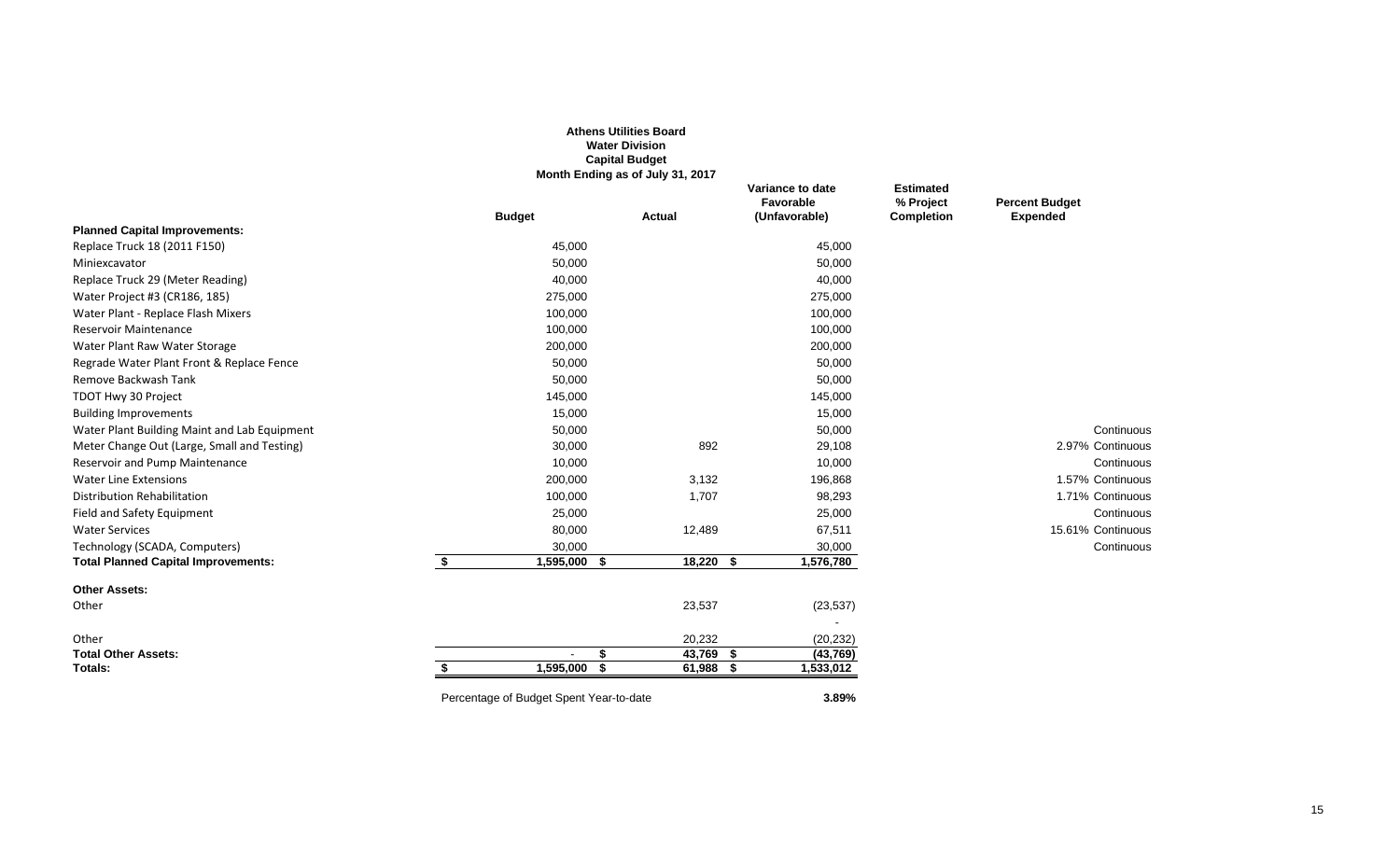#### **ATHENS UTILITIES BOARD GAS DIVISION BALANCE SHEET July 31, 2017**

|      | <b>Current Period</b> | <b>Prior Year</b> | <b>Change from</b> |                                                |    | <b>Current Period</b> | Prior            | Change<br>from prior |
|------|-----------------------|-------------------|--------------------|------------------------------------------------|----|-----------------------|------------------|----------------------|
|      | July 31, 2017         |                   | <b>Prior Year</b>  |                                                |    | July 31, 2017         | <b>Month</b>     | Month                |
|      |                       |                   |                    | Assets:                                        |    |                       |                  |                      |
|      | 4,315,906.60          | 5,678,247.01      | (1,362,340.41)     | Cash and Cash Equivalents                      |    | 4,315,906.60          | 4,977,493.07     | (661, 586.47)        |
|      | 230,959.65            | 187.183.41        | 43.776.24          | <b>Receivables</b>                             |    | 230,959.65            | 263,205.01       | (32, 245.36)         |
|      | 561,882.36            | 386,748.22        | 175.134.14         | <b>Prepaid Expenses</b>                        |    | 561,882.36            | 555,455.83       | 6,426.53             |
|      | 0.00                  | 0.00              | 0.00               | Gas Unit Loans                                 |    | 0.00                  | 0.00             | 0.00                 |
|      | 113.381.50            | 105,113.27        | 8,268.23           | Materials and Supplies Inventory               |    | 113,381.50            | 110.729.60       | 2,651.90             |
|      | 5,222,130.11          | 6,357,291.91      | (1, 135, 161.80)   | <b>Total Current Assets</b>                    |    | 5,222,130.11          | 5,906,883.51     | (684, 753.40)        |
|      | 22,916,116.05         | 21,521,635.34     | 1,394,480.71       | Gas Utility Plant, at Cost                     |    | 22,916,116.05         | 22,872,213.49    | 43,902.56            |
|      | (8, 166, 704.53)      | (7,643,935.24)    | (522, 769.29)      | Less: Accumulated Depreciation                 |    | (8, 166, 704.53)      | (8, 111, 696.38) | (55,008.15)          |
|      | 14,749,411.52         | 13,877,700.10     | 871,711.42         | <b>Net Gas Utility Plant</b>                   |    | 14,749,411.52         | 14,760,517.11    | (11, 105.59)         |
|      | 224,317.12            | 144,854.98        | 79,462.14          | <b>Deferred Pension Outflows</b>               |    | 224,317.12            | 314,828.46       | (90, 511.34)         |
| - \$ | 20,195,858.75 \$      | 20,379,846.99 \$  | (183, 988.24)      | <b>Total Assets</b>                            | S. | 20,195,858.75 \$      | 20,982,229.08 \$ | (786, 370.33)        |
|      |                       |                   |                    |                                                |    |                       |                  |                      |
|      |                       |                   |                    | <b>Liabilities and Retained Earnings:</b>      |    |                       |                  |                      |
|      | 0.00                  | 0.00              | 0.00               | Short Term Notes Payable                       |    | 0.00                  | 0.00             | 0.00                 |
|      | 258,202.53            | 327,471.24        | (69, 268.71)       | <b>Accounts Payable</b>                        |    | 258,202.53            | 853,312.33       | (595, 109.80)        |
|      | 96,395.00             | 100,720.00        | (4,325.00)         | <b>Customer Deposits</b>                       |    | 96,395.00             | 99,240.00        | (2,845.00)           |
|      | 57,121.58             | 62,507.85         | (5,386.27)         | <b>Accrued Liabilities</b>                     |    | 57,121.58             | 57,882.24        | (760.66)             |
|      | 411,719.11            | 490,699.09        | (78, 979.98)       | <b>Total Current Liabilities</b>               |    | 411,719.11            | 1,010,434.57     | (598, 715.46)        |
|      | 335,017.63            | 238,496.73        | 96.520.90          | <b>Net Pension Liability</b>                   |    | 335,017.63            | 417.291.43       | (82, 273.80)         |
|      | 75,922.97             | 90,709.04         | (14,786.07)        | <b>Deferred Pension Inflows</b>                |    | 75,922.97             | 75,922.97        | 0.00                 |
|      | 19,373,199.04         | 19,559,942.13     | (186, 743.09)      | Net Position                                   |    | 19,373,199.04         | 19,478,580.11    | (105, 381.07)        |
|      | 20,195,858.75 \$      | 20,379,846.99 \$  | (183, 988.24)      | <b>Total Liabilities and Retained Earnings</b> |    | 20,195,858.75 \$      | 20,982,229.08 \$ | (786, 370.33)        |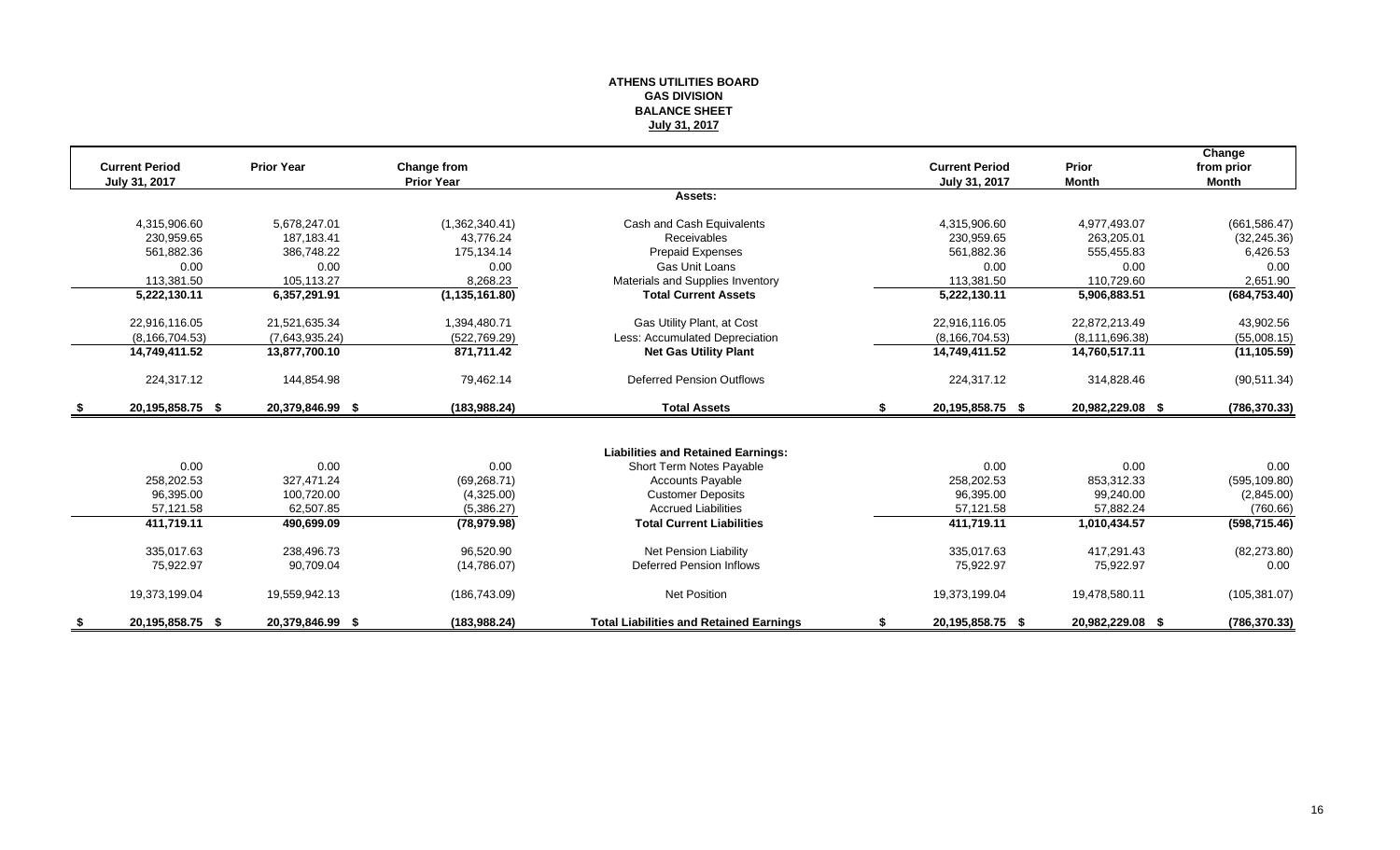#### Athens Utilities Board Profit and Loss Statement - Gas July 31, 2017

| Year-to-Date<br>July 31, 2017 | Year-to-Date<br><b>Prior Year</b> | Variance<br>Favorable<br>(Unfavorable) |                                           | Current<br>Month<br>July 31, 2017 | Current<br>Month<br><b>Prior Year</b> | Variance<br>Favorable<br>(Unfavorable) |
|-------------------------------|-----------------------------------|----------------------------------------|-------------------------------------------|-----------------------------------|---------------------------------------|----------------------------------------|
|                               |                                   |                                        | <b>REVENUE:</b>                           |                                   |                                       |                                        |
| 55,666.13                     | 51.106.97                         | 4,559.16                               | Residential                               | 55,666.13                         | 51.106.97                             | 4,559.16                               |
| 68,766.65                     | 50,786.40                         | 17,980.25                              | <b>Small Commercial</b>                   | 68,766.65                         | 50,786.40                             | 17,980.25                              |
| 44,854.48                     | 39,375.74                         | 5,478.74                               | Large Commercial                          | 44,854.48                         | 39,375.74                             | 5,478.74                               |
| 82,506.19                     | 62,038.34                         | 20,467.85                              | Interruptible                             | 82,506.19                         | 62,038.34                             | 20,467.85                              |
| 1,152.94                      | 2,091.35                          | (938.41)                               | <b>CNG</b>                                | 1,152.94                          | 2,091.35                              | (938.41)                               |
| 5,461.48                      | 1,974.00                          | 3,487.48                               | Fees and Other Gas Revenues               | 5,461.48                          | 1,974.00                              | 3,487.48                               |
| 258,407.87                    | 207,372.80                        | 51,035.07                              | <b>Total Revenue</b>                      | 258,407.87                        | 207,372.80                            | 51,035.07                              |
| 170,649.60                    | 159,777.23                        | (10, 872.37)                           | Purchased supply                          | 170,649.60                        | 159,777.23                            | (10, 872.37)                           |
| 87,758.27                     | 47,595.57                         | 40,162.70                              | <b>Contribution Margin</b>                | 87,758.27                         | 47,595.57                             | 40,162.70                              |
|                               |                                   |                                        | <b>OPERATING EXPENSES:</b>                |                                   |                                       |                                        |
| 23,890.37                     | 23,078.36                         | (812.01)                               | <b>Distribution Expense</b>               | 23,890.37                         | 23,078.36                             | (812.01)                               |
| 25,207.34                     | 21,955.97                         | (3,251.37)                             | Customer Service and Customer Acct. Exp.  | 25,207.34                         | 21,955.97                             | (3,251.37)                             |
| 50,451.94                     | 52,208.34                         | 1,756.40                               | Administrative and General Expense        | 50,451.94                         | 52,208.34                             | 1,756.40                               |
| 99,549.65                     | 97,242.67                         | (2,306.98)                             | <b>Total operating expenses</b>           | 99,549.65                         | 97,242.67                             | (2,306.98)                             |
|                               |                                   |                                        | <b>Maintenance Expense</b>                |                                   |                                       |                                        |
| 13,130.65                     | 18,914.79                         | 5,784.14                               | <b>Distribution Expense</b>               | 13,130.65                         | 18,914.79                             | 5,784.14                               |
| 1,175.27                      | 289.08                            | (886.19)                               | Administrative and General Expense        | 1,175.27                          | 289.08                                | (886.19)                               |
| 14,305.92                     | 19,203.87                         | 4,897.95                               | <b>Total Maintenance Expense</b>          | 14,305.92                         | 19,203.87                             | 4,897.95                               |
|                               |                                   |                                        | <b>Other Operating Expenses</b>           |                                   |                                       |                                        |
| 47,766.21                     | 38,195.79                         | (9,570.42)                             | Depreciation                              | 47,766.21                         | 38,195.79                             | (9,570.42)                             |
| 23,648.15                     | 20,549.71                         | (3,098.44)                             | <b>Tax Equivalents</b>                    | 23,648.15                         | 20,549.71                             | (3,098.44)                             |
| 71,414.36                     | 58,745.50                         | (12,668.86)                            | <b>Total Other Operating Expenses</b>     | 71,414.36                         | 58,745.50                             | (12,668.86)                            |
| 355,919.53                    | 334,969.27                        | (20,950.26)                            | <b>Operating and Maintenance Expenses</b> | 355,919.53                        | 334,969.27                            | (20,950.26)                            |
| (97,511.66)                   | (127, 596.47)                     | 30,084.81                              | <b>Operating Income</b>                   | (97,511.66)                       | (127, 596.47)                         | 30,084.81                              |
| 2,344.00                      | 2,145.25                          | 198.75                                 | Other Income                              | 2,344.00                          | 2,145.25                              | 198.75                                 |
| (95, 167.66)                  | (125, 451.22)                     | 30,283.56                              | <b>Total Income</b>                       | (95, 167.66)                      | (125, 451.22)                         | 30,283.56                              |
| 10,213.41                     | 5,049.97                          | (5, 163.44)                            | Miscellaneous Income Deductions           | 10,213.41                         | 5,049.97                              | (5, 163.44)                            |
| (105, 381.07)                 | (130, 501.19)                     | 25,120.12                              | <b>Net Income Before Extraordinary</b>    | (105, 381.07)                     | (130, 501.19)                         | 25,120.12                              |
| 0.00                          | 0.00                              | 0.00                                   | Grants, Contributions, Extraordinary      | 0.00                              | 0.00                                  | 0.00                                   |
| $(105, 381.07)$ \$            | $(130,501.19)$ \$                 | 25,120.12                              | <b>Change in Net Assets</b>               | $(105, 381.07)$ \$                | $(130,501.19)$ \$                     | 25,120.12                              |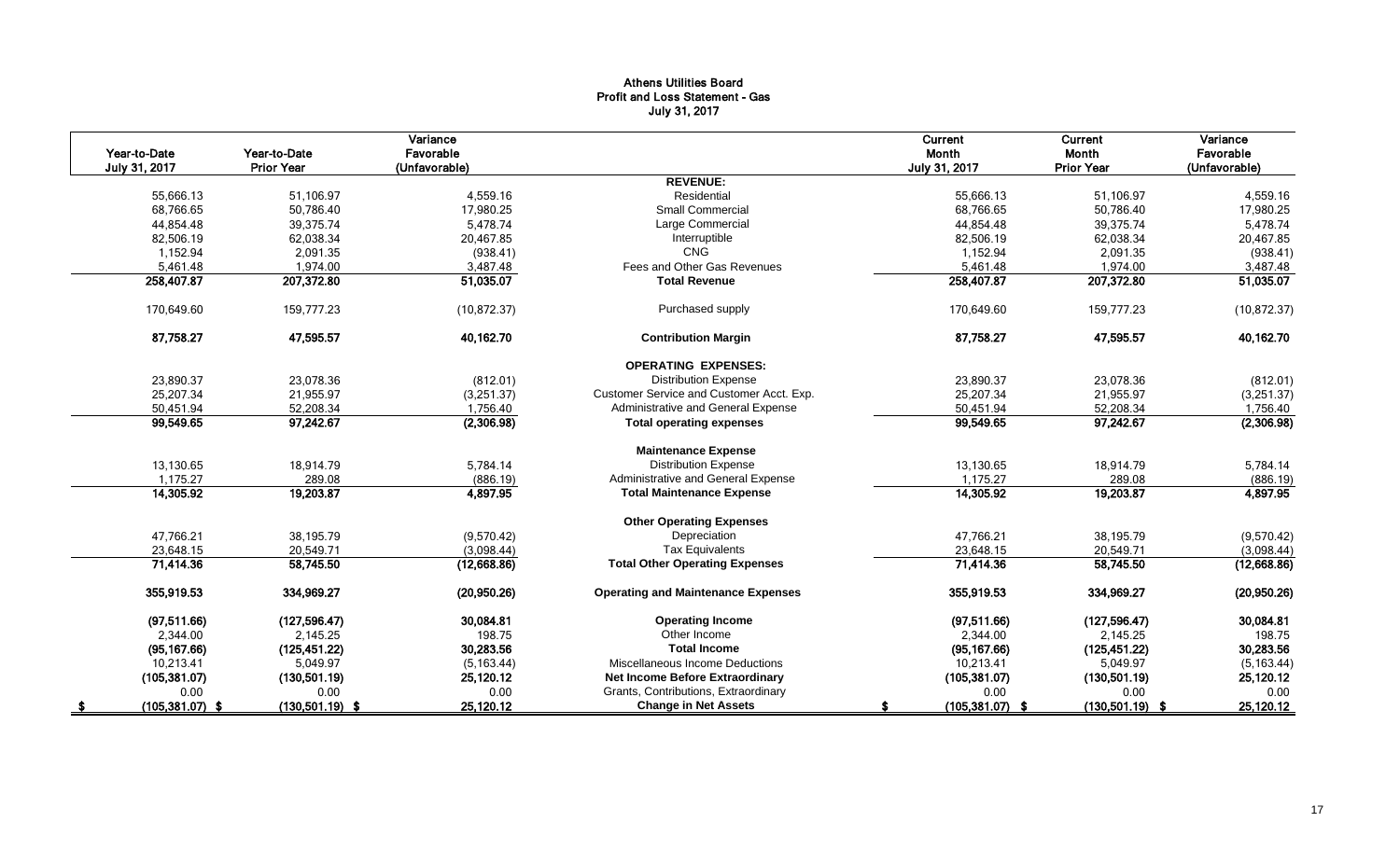#### Athens Utilities Board Budget Comparison - Gas July 31, 2017

|      | Year-to-Date       | Year-to-Date      | $Y-T-D$      | <b>Description</b>                        | <b>Current Month</b>     | <b>Monthly</b>    | <b>Budget</b> |
|------|--------------------|-------------------|--------------|-------------------------------------------|--------------------------|-------------------|---------------|
|      | July 31, 2017      | <b>Budget</b>     | Variance     |                                           | July 31, 2017            | <b>Budget</b>     | Variance      |
|      |                    |                   |              | <b>REVENUE:</b>                           |                          |                   |               |
|      | 55,666.13          | 51,520.94         | 4,145.19     | Residential                               | 55,666.13                | 51,520.94         | 4,145.19      |
|      | 68,766.65          | 52,864.44         | 15,902.21    | <b>Small Commercial</b>                   | 68,766.65                | 52,864.44         | 15,902.21     |
|      | 44,854.48          | 34,812.43         | 10,042.05    | Large Commercial                          | 44,854.48                | 34,812.43         | 10,042.05     |
|      | 82,506.19          | 83,129.74         | (623.55)     | Interruptible                             | 82,506.19                | 83,129.74         | (623.55)      |
|      | 1,152.94           | 1,583.33          | (430.39)     | <b>CNG</b>                                | 1,152.94                 | 1,583.33          | (430.39)      |
|      | 5,461.48           | 8,422.76          | (2,961.28)   | Fees and Other Gas Revenues               | 5,461.48                 | 8,422.76          | (2,961.28)    |
|      | 258,407.87         | 232,333.64        | 26,074.23    | <b>Total Revenue</b>                      | 258,407.87               | 232,333.64        | 26,074.23     |
|      | 170,649.60         | 177,260.48        | 6,610.88     | Purchased supply                          | 170.649.60               | 177,260.48        | 6,610.88      |
|      | 87,758.27          | 55,073.16         | 32,685.11    | <b>Contribution Margin</b>                | 87,758.27                | 55,073.16         | 32,685.11     |
|      |                    |                   |              | <b>OPERATING EXPENSES:</b>                |                          |                   |               |
|      | 23,890.37          | 25,894.01         | 2,003.64     | <b>Distribution Expense</b>               | 23,890.37                | 25,894.01         | 2,003.64      |
|      | 25,207.34          | 21,149.12         | (4,058.22)   | Cust. Service and Cust. Acct. Expense     | 25,207.34                | 21,149.12         | (4,058.22)    |
|      | 50,451.94          | 49,945.65         | (506.29)     | Administrative and General Expense        | 50,451.94                | 49,945.65         | (506.29)      |
|      | 99,549.65          | 96,988.77         | (2,560.88)   | <b>Total operating expenses</b>           | 99,549.65                | 96,988.77         | (2,560.88)    |
|      |                    |                   |              | <b>Maintenance Expense</b>                |                          |                   |               |
|      | 13,130.65          | 20,950.69         | 7,820.04     | <b>Distribution Expense</b>               | 13,130.65                | 20,950.69         | 7,820.04      |
|      | 1,175.27           | 436.94            | (738.33)     | Administrative and General Expense        | 1,175.27                 | 436.94            | (738.33)      |
|      | 14,305.92          | 21,387.63         | 7,081.71     | <b>Total Maintenance Expense</b>          | 14,305.92                | 21,387.63         | 7,081.71      |
|      |                    |                   |              | <b>Other Operating Expenses</b>           |                          |                   |               |
|      | 47,766.21          | 38,794.68         | (8,971.53)   | Depreciation                              | 47.766.21                | 38,794.68         | (8,971.53)    |
|      | 23,648.15          | 19,215.55         | (4,432.60)   | <b>Tax Equivalents</b>                    | 23,648.15                | 19,215.55         | (4,432.60)    |
|      | 71,414.36          | 58,010.24         | (13, 404.12) | <b>Total Other Operating Expenses</b>     | 71,414.36                | 58,010.24         | (13, 404.12)  |
|      | 355,919.53         | 353,647.12        | (2,272.41)   | <b>Operating and Maintenance Expenses</b> | 355,919.53               | 353,647.12        | (2, 272.41)   |
|      | (97, 511.66)       | (121, 313.48)     | 23,801.82    | <b>Operating Income</b>                   | (97, 511.66)             | (121, 313.48)     | 23,801.82     |
|      | 2,344.00           | 342.60            | 2,001.40     | Other Income                              | 2,344.00                 | 342.60            | 2,001.40      |
|      | (95, 167.66)       | (120, 970.88)     | 25,803.22    | <b>Total Income</b>                       | (95, 167.66)             | (120, 970.88)     | 25,803.22     |
|      | 10,213.41          | 833.17            | (9,380.24)   | Miscellaneous Income Deductions           | 10,213.41                | 833.17            | (9,380.24)    |
|      | (105, 381.07)      | (121, 804.06)     | 16,422.99    | <b>Net Before Extraordinary</b>           | (105, 381.07)            | (121, 804.06)     | 16,422.99     |
|      | 0.00               | 0.00              | 0.00         | Grants, Contributions, Extraordinary      | 0.00                     | 0.00              | 0.00          |
| - \$ | $(105, 381.07)$ \$ | $(121,804.06)$ \$ | 16,422.99    | <b>Change in Net Assets</b>               | $(105, 381.07)$ \$<br>\$ | $(121,804.06)$ \$ | 16,422.99     |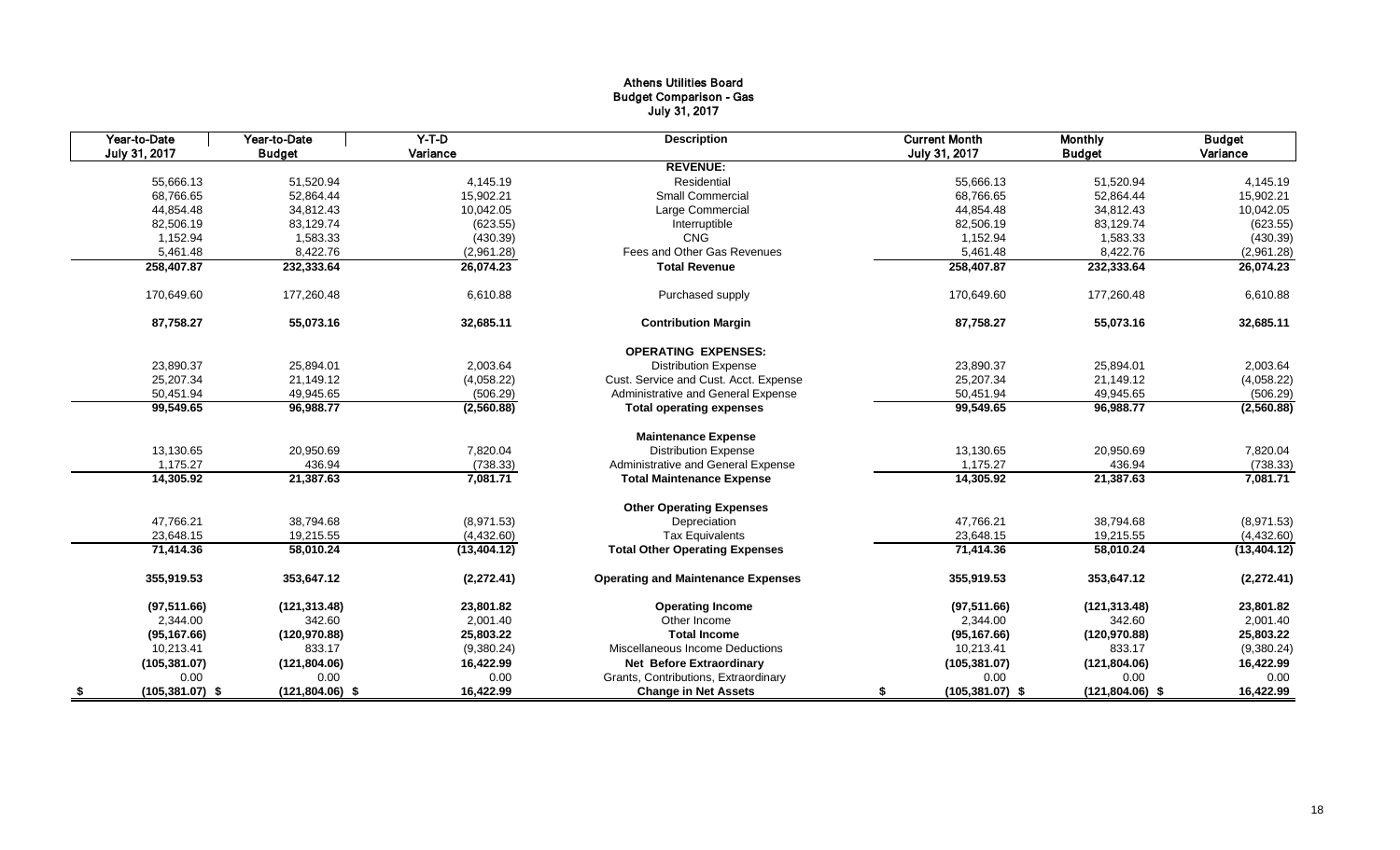#### **Athens Utilities Board Gas Division STATEMENTS OF CASH FLOWS July 31, 2017**

| Year-to-Date       | Year-to-Date<br><b>Prior Year</b> | Variance       |                                                              | <b>Month to Date</b>     | <b>Month to Date</b><br><b>Prior Year</b> | Variance       |
|--------------------|-----------------------------------|----------------|--------------------------------------------------------------|--------------------------|-------------------------------------------|----------------|
| July 31, 2017      |                                   |                | <b>CASH FLOWS FROM OPERATING ACTIVITIES:</b>                 | July 31, 2017            |                                           |                |
| (105, 381.07)      | (130, 501.19)                     | 25,120.12      | Net Operating Income                                         | (105, 381.07)            | (130, 501.19)                             | 25,120.12      |
|                    |                                   |                | <b>Adjustments to Reconcile Operating Income</b>             |                          |                                           |                |
|                    |                                   |                | to Net Cash Provided by Operations:                          |                          |                                           |                |
| 47,766.21          | 38,195.79                         | 9,570.42       | Depreciation                                                 | 47,766.21                | 38,195.79                                 | 9,570.42       |
|                    |                                   |                | <b>Changes in Assets and Liabilities:</b>                    |                          |                                           |                |
| 32,245.36          | 27,023.85                         | 5,221.51       | <b>Receivables</b>                                           | 32,245.36                | 27,023.85                                 | 5,221.51       |
| (6,426.53)         | (41, 546.19)                      | 35,119.66      | Prepaid Expenses                                             | (6,426.53)               | (41, 546.19)                              | 35,119.66      |
| 90,511.34          | 118,044.54                        | (27, 533.20)   | <b>Deferred Pension Outflows</b>                             | 90,511.34                | 118,044.54                                | (27, 533.20)   |
| (2,651.90)         | 1,494.08                          | (4, 145.98)    | Materials and Supplies Inventories                           | (2,651.90)               | 1,494.08                                  | (4, 145.98)    |
| (595, 870.46)      | 13,234.89                         | (609, 105.35)  | Accounts Payable and Accrued Liabilities                     | (595, 870.46)            | 13,234.89                                 | (609, 105.35)  |
| (2,845.00)         | (2,270.00)                        | (575.00)       | <b>Customer Deposits</b>                                     | (2,845.00)               | (2,270.00)                                | (575.00)       |
| (82, 273.80)       | (112,886.52)                      | 30,612.72      | <b>Net Pension Liabilities</b>                               | (82, 273.80)             | (112, 886.52)                             | 30,612.72      |
| 0.00               | 0.00                              | 0.00           | <b>Deferred Pension Inflows</b>                              | 0.00                     | 0.00                                      | 0.00           |
| 7,241.94           | 7,168.29                          | 73.65          | <b>Retirements and Salvage</b>                               | 7,241.94                 | 7,168.29                                  | 73.65          |
| 0.00               | 0.00                              | 0.00           | Gas Unit Loans                                               | 0.00                     | 0.00                                      | 0.00           |
| (617, 683.91)      | (82,042.46)                       | (535, 641.45)  | <b>Net Cash from Operating Activities</b>                    | (617, 683.91)            | (82,042.46)                               | (535, 641.45)  |
|                    |                                   |                |                                                              |                          |                                           |                |
|                    |                                   |                | <b>CASH FROM CAPITAL AND INVESTING ACTIVITIES:</b>           |                          |                                           |                |
| 0.00               | 0.00                              | 0.00           | Adjust Net Pension Obligation                                | 0.00                     | 0.00                                      | 0.00           |
| 0.00               | 0.00                              | 0.00           | Prior Period Adjustment                                      | 0.00                     | 0.00                                      | 0.00           |
| 0.00               | 0.00                              | 0.00           | Grants, Contributions & Other Extraordinary Income (Expense) | 0.00                     | 0.00                                      | 0.00           |
| (43,902.56)        | (22, 245.35)                      | (21, 657.21)   | Changes in Gas Utility Plant                                 | (43,902.56)              | (22, 245.35)                              | (21, 657.21)   |
| (43,902.56)        | (22, 245.35)                      | (21, 657.21)   | Net Cash from Capital and Related Investing Activities       | (43,902.56)              | (22, 245.35)                              | (21,657.21)    |
|                    |                                   |                | <b>Cash from Financing Activities</b>                        |                          |                                           |                |
| 0.00               | 0.00                              | 0.00           | Short Term Notes Payable                                     | 0.00                     | 0.00                                      | 0.00           |
| $(661, 586.47)$ \$ | $(104, 287.81)$ \$                | (557, 298.66)  | <b>Net Changes in Cash Position</b>                          | \$<br>$(661, 586.47)$ \$ | $(104, 287.81)$ \$                        | (557, 298.66)  |
| 4,977,493.07       | 5,782,534.82                      | (805, 041.75)  | Cash at Beginning of Period                                  | 4.977.493.07             | 5,782,534.82                              | (805, 041.75)  |
| 4,315,906.60       | 5,678,247.01                      |                | Cash at End of Period                                        | 4,315,906.60             | 5,678,247.01                              | (1,362,340.41) |
|                    |                                   | (1,362,340.41) |                                                              |                          |                                           |                |
| $(661, 586.47)$ \$ | $(104, 287.81)$ \$                | (557, 298.66)  | <b>Changes in Cash and Equivalents</b>                       | $(661, 586.47)$ \$<br>\$ | $(104, 287.81)$ \$                        | (557, 298.66)  |
|                    |                                   |                |                                                              |                          |                                           |                |

**Long-Term Debt** \$0.00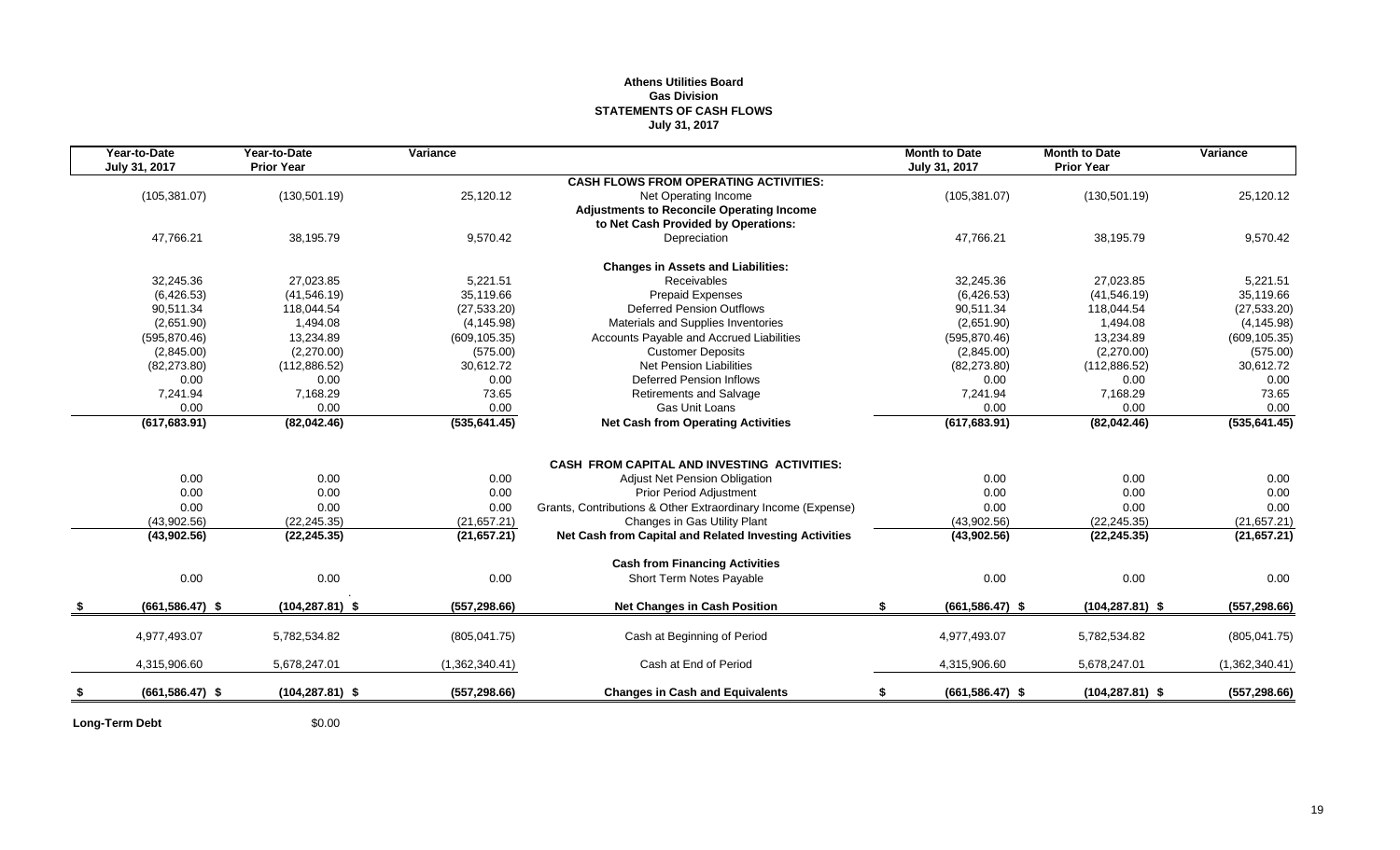#### Athens Utilities Board Statistics Report July 31, 2017

| Gas:                |         |       |          |            |
|---------------------|---------|-------|----------|------------|
|                     | Current | Prior |          | # Accounts |
| Number of services: | Month   | Year  | Change   | Change     |
| Residential         | 5,251   | 5,256 | $-0.10%$ | -5         |
| Small Commercial    | 890     | 887   | 0.34%    |            |
| Large Commercial    | 9       |       | $0.00\%$ |            |
| Interruptible       |         |       | 0.00%    |            |
| <b>CNG</b>          |         |       | 0.00%    |            |
| Total Services      | 6,157   | 6,159 | $-0.03%$ | -2         |

| <b>Sales Volumes:</b><br><b>Current Month</b><br><b>Units Sold</b> |                   |               |           |                   |              |
|--------------------------------------------------------------------|-------------------|---------------|-----------|-------------------|--------------|
| 7/31/2017                                                          | <b>Prior Year</b> | Change        | 7/31/2017 | <b>Prior Year</b> | Change       |
| 25,931                                                             | 24,162            | 7.32%         | 25,931    | 24,162            | 7.32%        |
| 73,525                                                             | 60,458            | 21.61%        | 73,525    | 60,458            | 21.61%       |
| 57,822                                                             | 60,045            | $-3.70\%$     | 57,822    | 60,045            | $-3.70%$     |
| 151,316                                                            | 134,203           | 12.75%        | 151,316   | 134,203           | 12.75%       |
| 2,389                                                              | 2.760             | $-13.44\%$    | 2,389     | 2,760             | $-13.44%$    |
| 310,983                                                            | 281.628           | <b>10.42%</b> | 310,983   | 281,628           | 10.42%       |
|                                                                    |                   |               |           |                   | Year-to-Date |

ᆜ

| Employment         |               |                   |                   |
|--------------------|---------------|-------------------|-------------------|
|                    | July 31, 2017 | <b>Prior Year</b> | <b>Difference</b> |
| Employee Headcount | 9.00          | 9.00              | 0.00              |
| ∥FTE               | 9.61          | 9.61              | 0.00              |
| Y-T-D FTE          | 9.61          | 9.61              | 0.00              |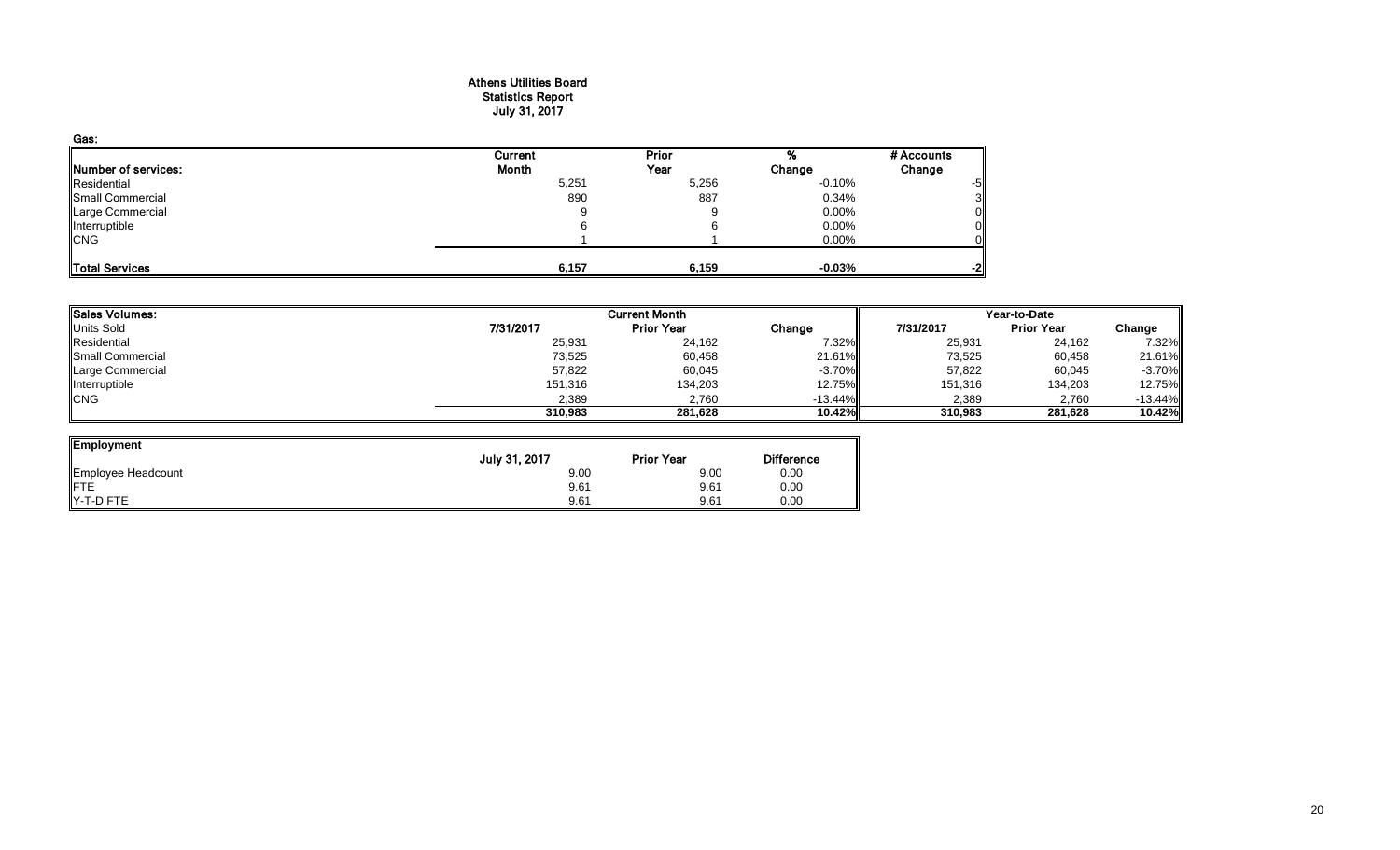|                                                                   |                     | <b>Gas Division</b><br><b>Capital Budget</b><br>Month Ending as of July 31, 2017 |                                                |                                                    |                                          |
|-------------------------------------------------------------------|---------------------|----------------------------------------------------------------------------------|------------------------------------------------|----------------------------------------------------|------------------------------------------|
|                                                                   | <b>Budget</b>       | <b>Actual</b>                                                                    | Variance to date<br>Favorable<br>(Unfavorable) | <b>Estimated</b><br>% Project<br><b>Completion</b> | <b>Percent Budget</b><br><b>Expended</b> |
| <b>Planned Capital Improvements:</b>                              |                     |                                                                                  |                                                |                                                    |                                          |
| Truck 30 (2010)                                                   | 40,000              |                                                                                  | 40,000                                         |                                                    |                                          |
| Truck 53                                                          | 50,000              |                                                                                  | 50,000                                         |                                                    |                                          |
| Upgrading Cathodic Protection Field -                             | 15,000              |                                                                                  | 15,000                                         |                                                    |                                          |
| <b>Replace Mechanical Correctors</b>                              | 10,000              |                                                                                  | 10,000                                         |                                                    |                                          |
| Replace Leak Machines<br>Replace Locating Equipment - Digital (2) | 10,000<br>12,000    |                                                                                  | 10,000<br>12,000                               |                                                    |                                          |
| Replace Locating Equipment - Pipe Horn                            | 1,000               |                                                                                  | 1,000                                          |                                                    |                                          |
| <b>Replace Pressue Charts</b>                                     | 6,500               |                                                                                  | 6,500                                          |                                                    |                                          |
| 25% of 5 Year Leak Survey                                         | 10,000              |                                                                                  | 10,000                                         |                                                    |                                          |
| Uprate Cumber Hills 20 psi to 50 psi                              | 25,000              |                                                                                  | 25,000                                         |                                                    |                                          |
| 2" McElroy Butt Fusion Machine                                    | 4,000               |                                                                                  | 4,000                                          |                                                    |                                          |
| Rock Hammer for Komatsu (Trac Hoe)                                | 15,000              |                                                                                  | 15,000                                         |                                                    |                                          |
| 2" Mole (Puncher)                                                 | 2,500               |                                                                                  | 2,500                                          |                                                    |                                          |
| System Improvement                                                | 60,000              |                                                                                  | 60,000                                         |                                                    | Continuous                               |
| Main                                                              | 100,000             | 10,255                                                                           | 89,745                                         |                                                    | 10.25% Continuous                        |
| <b>Services</b>                                                   | 130,000             | 16,548                                                                           | 113,452                                        |                                                    | 12.73% Continuous                        |
| <b>Total Planned Capital Improvements:</b>                        | \$<br>491,000 \$    | 26,803 \$                                                                        | 464,197                                        |                                                    |                                          |
| <b>Other Assets:</b>                                              |                     |                                                                                  |                                                |                                                    |                                          |
| Other                                                             |                     | 17,099                                                                           | (17,099)                                       |                                                    |                                          |
| <b>Total Other Assets:</b>                                        | S<br>$\blacksquare$ | 17,099                                                                           | (17,099)<br>-S                                 |                                                    |                                          |
| Totals:                                                           | 491,000             | $43,902$ \$                                                                      | 447,098                                        |                                                    |                                          |
|                                                                   |                     |                                                                                  |                                                |                                                    |                                          |

**Athens Utilities Board**

## Percentage of Budget Spent Year-to-date 8.94%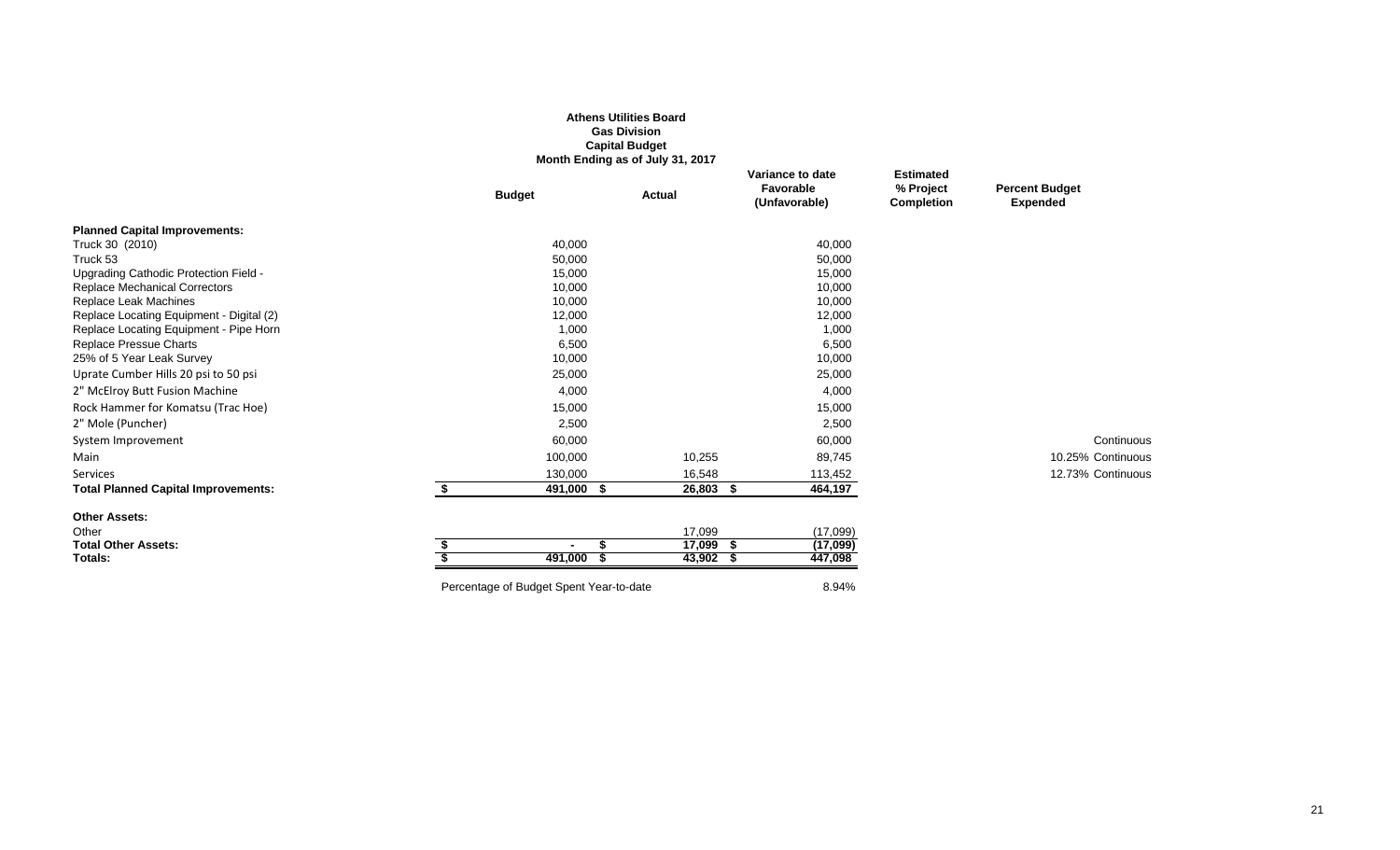#### **ATHENS UTILITIES BOARD WASTEWATER DIVISION BALANCE SHEET July 31, 2017**

| <b>Current Period</b><br>July 31, 2017 | <b>Prior Year</b> | Change from<br><b>Prior Year</b> |                                            | <b>Current Period</b><br>July 31, 2017 | Prior<br><b>Month</b> | Change<br>from prior<br><b>Month</b> |
|----------------------------------------|-------------------|----------------------------------|--------------------------------------------|----------------------------------------|-----------------------|--------------------------------------|
|                                        |                   |                                  | Assets:                                    |                                        |                       |                                      |
| 4,094,995.75                           | 4,200,133.31      | (105, 137.56)                    | Cash and Cash Equivalents                  | 4,094,995.75                           | 4,193,826.12          | (98, 830.37)                         |
| 379,553.19                             | 405,456.22        | (25,903.03)                      | Receivables                                | 379,553.19                             | 372,461.13            | 7,092.06                             |
| 0.00                                   | 0.00              | 0.00                             | Short Term Balances Due from Other Div.    | 0.00                                   | 0.00                  | 0.00                                 |
| 171,668.01                             | 171,454.95        | 213.06                           | Prepaid Expenses                           | 171,668.01                             | 187,717.13            | (16,049.12)                          |
| 219,340.47                             | 303,382.43        | (84,041.96)                      | Materials and Supplies Inventory           | 219,340.47                             | 225,377.73            | (6,037.26)                           |
| 4,865,557.42                           | 5,080,426.91      | (214, 869.49)                    | <b>Total Current Assets</b>                | 4,865,557.42                           | 4,979,382.11          | (113, 824.69)                        |
| 0.00                                   | 0.00              | 0.00                             | Bond and Interest Sinking Fund and Reserve | 0.00                                   | 0.00                  | 0.00                                 |
| 0.00                                   | 0.00              | 0.00                             | Reserve and Other                          | 0.00                                   | 0.00                  | 0.00                                 |
| 0.00                                   | 0.00              | 0.00                             | <b>Total Restricted Assets</b>             | 0.00                                   | 0.00                  | 0.00                                 |
| 0.00                                   | 242,494.75        | (242, 494.75)                    | Debt Issue Costs, Net of Amortization      | 0.00                                   | 0.00                  | 0.00                                 |
| 303,126.58                             | 0.00              | 303,126.58                       | <b>Deferred Pension Outflows</b>           | 303,126.58                             | 451,875.02            | (148, 748.44)                        |
| 53,539,132.60                          | 53,326,439.55     | 212,693.05                       | Sewer Utility Plant, at Cost               | 53,539,132.60                          | 53,467,295.05         | 71,837.55                            |
| (18, 420, 975.65)                      | (17, 979, 450.82) | (441, 524.83)                    | Less: Accumulated Depreciation             | (18, 420, 975.65)                      | (18, 283, 370.67)     | (137,604.98)                         |
| 35,118,156.95                          | 35,346,988.73     | (228, 831.78)                    | <b>Net Sewer Utility Plant</b>             | 35, 118, 156. 95                       | 35, 183, 924. 38      | (65, 767.43)                         |
| 35,421,283.53                          | 35,589,483.48     | (168, 199.95)                    | <b>Total Long Term Assets</b>              | 35,421,283.53                          | 35,635,799.40         | (214, 515.87)                        |
| 40,286,840.95 \$                       | 40,669,910.39 \$  | (383,069.44)                     | <b>Total Assets</b>                        | \$<br>40,286,840.95 \$                 | 40,615,181.51 \$      | (328, 340.56)                        |
|                                        |                   |                                  | <b>Liabilities and Retained Earnings:</b>  |                                        |                       |                                      |
| 31,255.04                              | 8,707.23          | 22,547.81                        | <b>Accounts Payable</b>                    | 31,255.04                              | 241,761.00            | (210, 505.96)                        |
| 62,575.00                              | 56,215.00         | 6,360.00                         | <b>Customer Deposits</b>                   | 62,575.00                              | 62,820.00             | (245.00)                             |
| 126,861.94                             | 133,772.19        | (6,910.25)                       | <b>Other Current Liabilities</b>           | 126,861.94                             | 133,739.70            | (6,877.76)                           |
| 220,691.98                             | 198,694.42        | 21,997.56                        | <b>Total Current Liabilities</b>           | 220,691.98                             | 438,320.70            | (217, 628.72)                        |
| 0.00                                   | 0.00              | 0.00                             | <b>Bonds Payable</b>                       | 0.00                                   | 0.00                  | 0.00                                 |
| 2,117,818.05                           | 2,244,574.68      | (126, 756.63)                    | Notes Payable - State of Tennessee         | 2,117,818.05                           | 2,128,498.83          | (10,680.78)                          |
| 15,174,443.89                          | 15,751,487.89     | (577, 044.00)                    | Notes Payable - Other                      | 15,174,443.89                          | 15,174,443.89         | 0.00                                 |
| 461,726.76                             | 391,786.39        | 69,940.37                        | <b>Net Pension Liability</b>               | 461,726.76                             | 598,940.69            | (137, 213.93)                        |
| 108,972.66                             | 149,073.33        | (40, 100.67)                     | <b>Deferred Pension Inflows</b>            | 108,972.66                             | 108,972.66            | 0.00                                 |
| 17,862,961.36                          | 18,536,922.29     | (673,960.93)                     | <b>Total Long Term Liabilities</b>         | 17,862,961.36                          | 18,010,856.07         | (147, 894.71)                        |
| 22,203,187.61                          | 21,934,293.68     | 268,893.93                       | <b>Net Position</b>                        | 22,203,187.61                          | 22,166,004.74         | 37,182.87                            |
| \$<br>40,286,840.95 \$                 | 40,669,910.39 \$  | (383,069.44)                     | <b>Total Liabilities and Net Assets</b>    | \$<br>40,286,840.95 \$                 | 40,615,181.51 \$      | (328, 340.56)                        |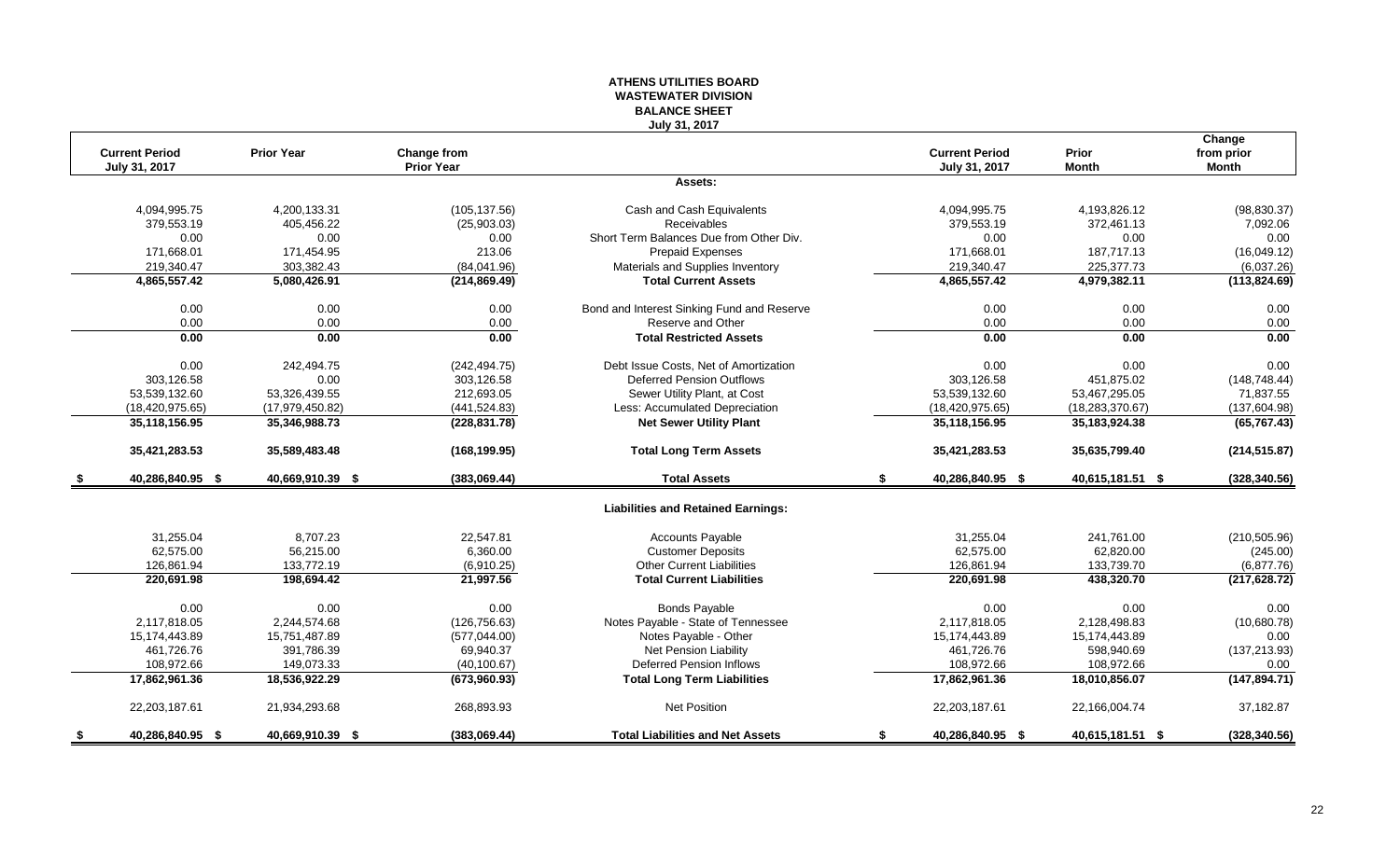#### Athens Utilities Board Profit and Loss Statement - Wastewater July 31, 2017

| Year-to-Date<br>July 31, 2017 | Year-to-Date<br><b>Prior Year</b> | Variance<br>Favorable<br>(Unfavorable) |                                            | Current<br>Month<br>July 31, 2017 | <b>Current</b><br>Month<br><b>Prior Year</b> | Variance<br>Favorable<br>(Unfavorable) |
|-------------------------------|-----------------------------------|----------------------------------------|--------------------------------------------|-----------------------------------|----------------------------------------------|----------------------------------------|
|                               |                                   |                                        | <b>REVENUE:</b>                            |                                   |                                              |                                        |
| 159,227.02                    | 165,508.57                        | (6, 281.55)                            | Residential                                | 159,227.02                        | 165,508.57                                   | (6, 281.55)                            |
| 132,509.83                    | 128,807.21                        | 3,702.62                               | <b>Small Commercial</b>                    | 132,509.83                        | 128,807.21                                   | 3,702.62                               |
| 118,844.29                    | 141,362.18                        | (22, 517.89)                           | Large Commercial                           | 118,844.29                        | 141,362.18                                   | (22, 517.89)                           |
| 11,803.41                     | 10,518.28                         | 1,285.13                               | Other                                      | 11,803.41                         | 10,518.28                                    | 1,285.13                               |
| 422,384.55                    | 446,196.24                        | (23,811.69)                            | <b>Total Revenue</b>                       | 422,384.55                        | 446,196.24                                   | (23,811.69)                            |
|                               |                                   |                                        | <b>OPERATING AND MAINTENANCE EXPENSES:</b> |                                   |                                              |                                        |
| 94,036.99                     | 101,000.66                        | 6,963.67                               | Sewer Treatment Plant Expense              | 94,036.99                         | 101,000.66                                   | 6,963.67                               |
| 5,526.68                      | 4,553.69                          | (972.99)                               | <b>Pumping Station Expense</b>             | 5,526.68                          | 4,553.69                                     | (972.99)                               |
| 15,001.17                     | 18,006.09                         | 3,004.92                               | <b>General Expense</b>                     | 15,001.17                         | 18,006.09                                    | 3,004.92                               |
| 11,466.74                     | 9,705.69                          | (1,761.05)                             | Cust. Service and Cust. Acct. Expense      | 11,466.74                         | 9,705.69                                     | (1,761.05)                             |
| 77,183.72                     | 74,704.08                         | (2,479.64)                             | Administrative and General Expense         | 77,183.72                         | 74,704.08                                    | (2, 479.64)                            |
| 203,215.30                    | 207,970.21                        | 4,754.91                               | <b>Total Operating Expenses</b>            | 203,215.30                        | 207,970.21                                   | 4,754.91                               |
|                               |                                   |                                        | <b>Maintenance Expense</b>                 |                                   |                                              |                                        |
| 19,005.63                     | 11,607.29                         | (7,398.34)                             | Sewer Treatment Plant Expense              | 19,005.63                         | 11,607.29                                    | (7, 398.34)                            |
| 4,298.15                      | 4,891.01                          | 592.86                                 | <b>Pumping Station Expense</b>             | 4,298.15                          | 4,891.01                                     | 592.86                                 |
| 15,641.54                     | 12,156.37                         | (3,485.17)                             | <b>General Expense</b>                     | 15,641.54                         | 12,156.37                                    | (3,485.17)                             |
| 169.41                        | 295.92                            | 126.51                                 | Administrative and General Expense         | 169.41                            | 295.92                                       | 126.51                                 |
| 39,114.73                     | 28,950.59                         | (10, 164.14)                           | <b>Total Maintenance Expense</b>           | 39,114.73                         | 28,950.59                                    | (10, 164.14)                           |
|                               |                                   |                                        | <b>Other Operating Expenses</b>            |                                   |                                              |                                        |
| 126,057.24                    | 122.419.75                        | (3,637.49)                             | Depreciation                               | 126,057.24                        | 122,419.75                                   | (3,637.49)                             |
| 126,057.24                    | 122,419.75                        | (3,637.49)                             | <b>Total Other Operating Expenses</b>      | 126,057.24                        | 122,419.75                                   | (3,637.49)                             |
| 368,387.27                    | 359,340.55                        | (9,046.72)                             | <b>Operating and Maintenance Expenses</b>  | 368,387.27                        | 359,340.55                                   | (9,046.72)                             |
| 53,997.28                     | 86,855.69                         | (32,858.41)                            | <b>Operating Income</b>                    | 53,997.28                         | 86,855.69                                    | (32,858.41)                            |
| 750.64                        | 1,424.69                          | (674.05)                               | Other Income                               | 750.64                            | 1,424.69                                     | (674.05)                               |
| 54,747.92                     | 88,280.38                         | (33,532.46)                            | <b>Total Income</b>                        | 54,747.92                         | 88,280.38                                    | (33,532.46)                            |
| 28.80                         | 8.80                              | (20.00)                                | Other Expense                              | 28.80                             | 8.80                                         | (20.00)                                |
| 54,719.12                     | 88,271.58                         | (33, 552.46)                           | Net Income Before Debt Expense             | 54,719.12                         | 88,271.58                                    | (33,552.46)                            |
|                               |                                   |                                        | <b>DEBT RELATED EXPENSES:</b>              |                                   |                                              |                                        |
| 0.00                          | 0.00                              | 0.00                                   | Amortization of Debt Discount              | 0.00                              | 0.00                                         | 0.00                                   |
| 0.00                          | 0.00                              | 0.00                                   | <b>Bond Interest</b>                       | 0.00                              | 0.00                                         | 0.00                                   |
| 17,536.25                     | 11,597.55                         | (5,938.70)                             | <b>Other Debt Interest</b>                 | 17,536.25                         | 11,597.55                                    | (5,938.70)                             |
| 17,536.25                     | 11,597.55                         | (5,938.70)                             | <b>Total debt related expenses</b>         | 17,536.25                         | 11,597.55                                    | (5,938.70)                             |
| 37,182.87                     | 76,674.03                         | (39, 491.16)                           | <b>Net Before Extraordinary</b>            | 37,182.87                         | 76,674.03                                    | (39, 491.16)                           |
| 0.00                          | 2.100.00                          | (2,100.00)                             | Grants, Contributions, Extraordinary       | 0.00                              | 2.100.00                                     | (2, 100.00)                            |
| 37,182.87 \$                  | 78,774.03 \$                      | (41,591.16)                            | <b>Change in Net Assets</b>                | 37,182.87 \$                      | 78,774.03 \$                                 | (41,591.16)                            |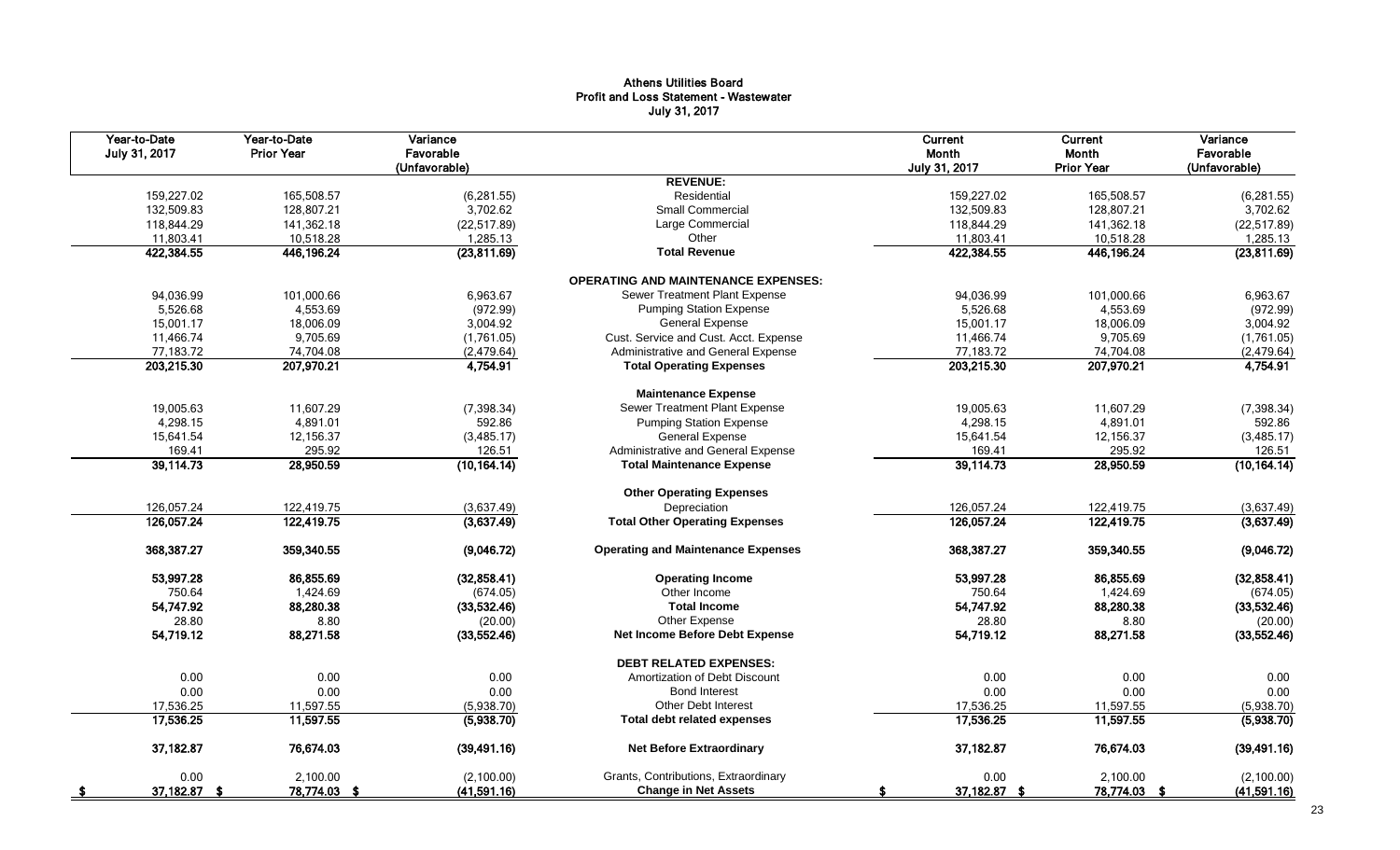#### Athens Utilities Board Budget Comparison - Wastewater July 31, 2017

|      | Year-to-Date<br>July 31, 2017 | Year-to-Date<br><b>Budget</b> | $Y-T-D$<br>Variance  | <b>Description</b>                          | <b>Current Month</b><br>July 31, 2017 | <b>Monthly</b><br><b>Budget</b> | <b>Budget</b><br>Variance |
|------|-------------------------------|-------------------------------|----------------------|---------------------------------------------|---------------------------------------|---------------------------------|---------------------------|
|      |                               |                               |                      |                                             |                                       |                                 |                           |
|      |                               |                               |                      | <b>REVENUE:</b>                             |                                       |                                 |                           |
|      | 159,227.02                    | 165,803.30                    | (6,576.28)           | Residential                                 | 159,227.02                            | 165,803.30                      | (6,576.28)                |
|      | 132,509.83                    | 125,313.79                    | 7,196.04             | <b>Small Commercial</b>                     | 132,509.83                            | 125,313.79                      | 7,196.04                  |
|      | 118,844.29                    | 115,806.68                    | 3,037.61             | Large Commercial                            | 118,844.29                            | 115,806.68                      | 3,037.61                  |
|      | 11,803.41                     | 11,343.84                     | 459.57               | Other                                       | 11,803.41                             | 11,343.84                       | 459.57                    |
|      | 422,384.55                    | 418,267.61                    | 4,116.94             | <b>Total Revenue</b>                        | 422,384.55                            | 418,267.61                      | 4,116.94                  |
|      |                               |                               |                      | <b>OPERATING AND MAINTENANCE EXPENSES:</b>  |                                       |                                 |                           |
|      | 94,036.99                     | 105,959.74                    | 11,922.75            | Sewer Treatment Plant Expense               | 94,036.99                             | 105,959.74                      | 11,922.75                 |
|      | 5,526.68                      | 6,023.63                      | 496.95               | <b>Pumping Station Expense</b>              | 5,526.68                              | 6,023.63                        | 496.95                    |
|      | 15,001.17                     | 21,606.32                     | 6,605.15             | General Expense                             | 15,001.17                             | 21,606.32                       | 6,605.15                  |
|      | 11,466.74                     | 8,914.51                      | (2,552.23)           | Customer Service and Customer Acct. Expense | 11,466.74                             | 8,914.51                        | (2,552.23)                |
|      | 77,183.72                     | 68,970.01                     | (8,213.71)           | Administrative and General Expense          | 77,183.72                             | 68,970.01                       | (8, 213.71)               |
|      | 203,215.30                    | 211,474.19                    | 8,258.89             | <b>Total Operating Expenses</b>             | 203,215.30                            | 211,474.19                      | 8,258.89                  |
|      |                               |                               |                      | <b>Maintenance Expense</b>                  |                                       |                                 |                           |
|      | 19,005.63                     | 13,080.78                     | (5,924.85)           | Sewer Treatment Plant Expense               | 19,005.63                             | 13,080.78                       | (5,924.85)                |
|      | 4,298.15                      | 6,046.61                      | 1,748.46             | <b>Pumping Station Expense</b>              | 4,298.15                              | 6,046.61                        | 1,748.46                  |
|      | 15,641.54                     | 16,668.09                     | 1,026.55             | <b>General Expense</b>                      | 15,641.54                             | 16,668.09                       | 1,026.55                  |
|      |                               |                               |                      |                                             | 169.41                                |                                 |                           |
|      | 169.41                        | 287.54                        | 118.13<br>(3,031.72) | Administrative and General Expense          |                                       | 287.54                          | 118.13                    |
|      | 39,114.73                     | 36,083.01                     |                      | <b>Total Maintenance Expense</b>            | 39,114.73                             | 36,083.01                       | (3,031.72)                |
|      |                               |                               |                      | <b>Other Operating Expenses</b>             |                                       |                                 |                           |
|      | 126,057.24                    | 122,761.80                    | (3,295.44)           | Depreciation                                | 126,057.24                            | 122,761.80                      | (3,295.44)                |
|      | 126,057.24                    | 122,761.80                    | (3,295.44)           | <b>Total Other Operating Expenses</b>       | 126,057.24                            | 122,761.80                      | (3,295.44)                |
|      | 368,387.27                    | 370,319.01                    | 1,931.74             | <b>Operating and Maintenance Expenses</b>   | 368,387.27                            | 370,319.01                      | 1,931.74                  |
|      | 53,997.28                     | 47,948.60                     | 6,048.68             | <b>Operating Income</b>                     | 53,997.28                             | 47,948.60                       | 6,048.68                  |
|      | 750.64                        | 913.12                        | (162.48)             | Other Income                                | 750.64                                | 913.12                          | (162.48)                  |
|      | 54,747.92                     | 48,861.72                     | 5,886.20             | <b>Total Income</b>                         | 54,747.92                             | 48,861.72                       | 5,886.20                  |
|      | 28.80                         | 10.12                         | (18.68)              | Other Expense                               | 28.80                                 | 10.12                           | (18.68)                   |
|      | 54,719.12                     | 48.851.60                     | 5,867.52             | <b>Net Income Before Debt Expense</b>       | 54,719.12                             | 48,851.60                       | 5,867.52                  |
|      |                               |                               |                      | <b>DEBT RELATED EXPENSES:</b>               |                                       |                                 |                           |
|      | 0.00                          | 0.00                          | 0.00                 | Amortization of Debt Discount               | 0.00                                  | 0.00                            | 0.00                      |
|      | 0.00                          | 0.00                          | 0.00                 | <b>Bond Interest</b>                        | 0.00                                  | 0.00                            | 0.00                      |
|      | 17,536.25                     | 16,979.31                     | (556.94)             | <b>Other Debt Interest</b>                  | 17,536.25                             | 16,979.31                       | (556.94)                  |
|      | 17,536.25                     | 16,979.31                     | (556.94)             | <b>Total debt related expenses</b>          | 17,536.25                             | 16,979.31                       | (556.94)                  |
|      |                               |                               |                      |                                             |                                       |                                 |                           |
|      | 37,182.87                     | 31,872.29                     | 5,310.58             | <b>Net Before Extraordinary</b>             | 37,182.87                             | 31,872.29                       | 5,310.58                  |
|      | 0.00                          | 20,833.33                     | (20, 833.33)         | Grants, Contributions, Extraordinary        | 0.00                                  | 20,833.33                       | (20, 833.33)              |
| - \$ | 37,182.87 \$                  | 52,705.63 \$                  | (15,522.76)          | <b>Change in Net Assets</b>                 | 37,182.87 \$<br>\$                    | 52,705.63 \$                    | (15, 522.76)              |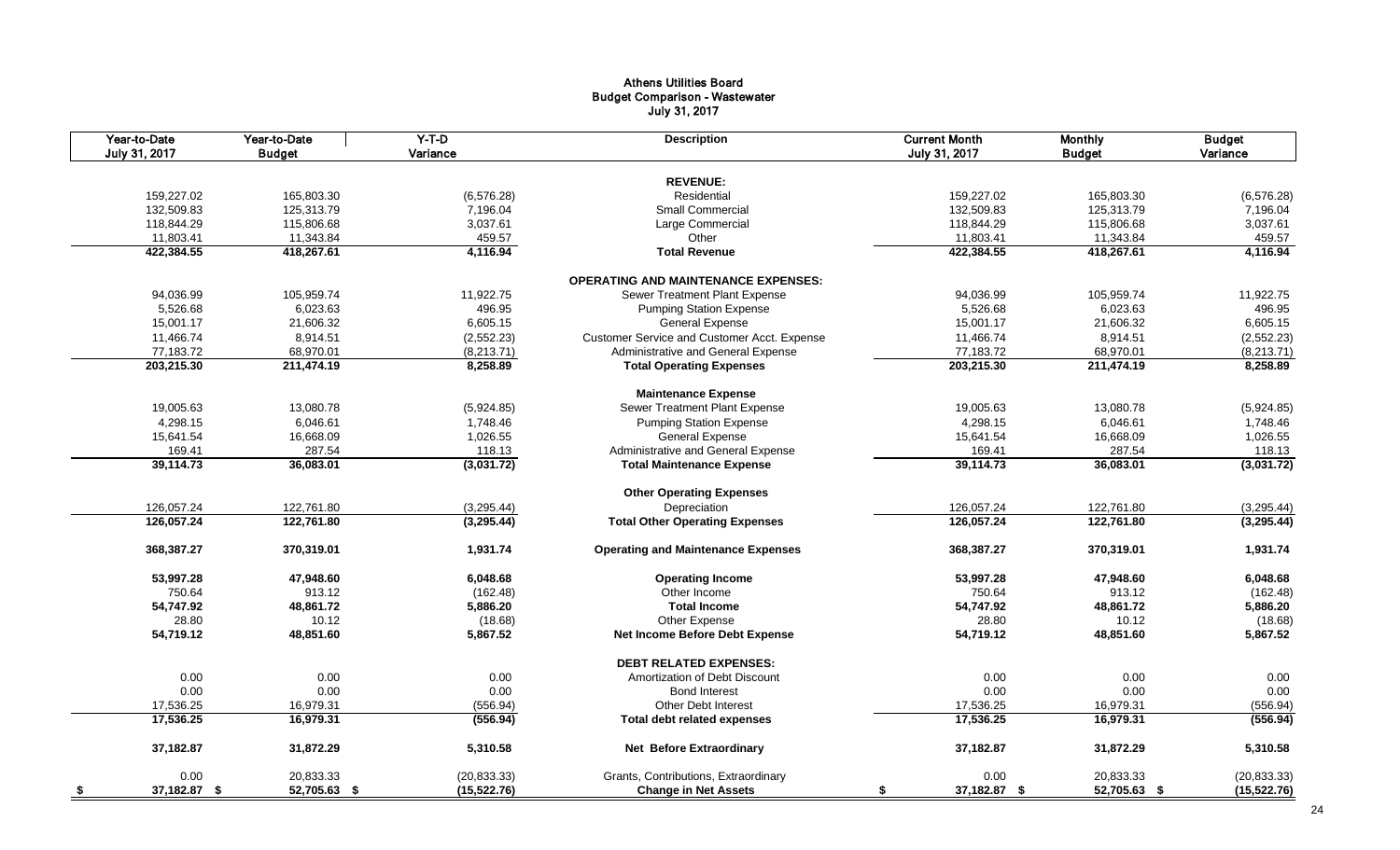#### **Athens Utilities Board Wastewater Division STATEMENTS OF CASH FLOWS July 31, 2017**

| Year-to-Date<br>July 31, 2017      | Year-to-Date<br><b>Prior Year</b>    | Variance                     | JUIY JI, ZVII                                                                                                                                       | <b>Month to Date</b><br>July 31, 2017 | <b>Month to Date</b><br><b>Prior Year</b> | Variance                     |
|------------------------------------|--------------------------------------|------------------------------|-----------------------------------------------------------------------------------------------------------------------------------------------------|---------------------------------------|-------------------------------------------|------------------------------|
|                                    |                                      |                              | <b>CASH FLOWS FROM OPERATING ACTIVITIES:</b>                                                                                                        |                                       |                                           |                              |
| 37,182.87                          | 76,674.03                            | (39, 491.16)                 | Net Operating Income                                                                                                                                | 37,182.87                             | 76,674.03                                 | (39, 491.16)                 |
|                                    |                                      |                              | <b>Adjustments to Reconcile Operating Income</b>                                                                                                    |                                       |                                           |                              |
|                                    |                                      |                              | to Net Cash Provided by Operations:                                                                                                                 |                                       |                                           |                              |
| 126,057.24                         | 122,419.75                           | 3,637.49                     | Depreciation                                                                                                                                        | 126,057.24                            | 122,419.75                                | 3,637.49                     |
|                                    |                                      |                              | <b>Changes in Assets and Liabilities:</b>                                                                                                           |                                       |                                           |                              |
| (7,092.06)                         | (20,020.01)                          | 12,927.95                    | Receivables                                                                                                                                         | (7,092.06)                            | (20,020.01)                               | 12,927.95                    |
| 0.00                               | 0.00                                 | 0.00                         | Short Term Notes to Other Divisions                                                                                                                 | 0.00                                  | 0.00                                      | 0.00                         |
| 16,049.12                          | 15,972.88                            | 76.24                        | <b>Prepaid Expenses</b>                                                                                                                             | 16,049.12                             | 15,972.88                                 | 76.24                        |
| 148,748.44                         | 193,997.14                           | (45, 248.70)                 | <b>Deferred Pension Outflows</b>                                                                                                                    | 148,748.44                            | 193,997.14                                | (45, 248.70)                 |
| 6,037.26                           | 20,119.83                            | (14,082.57)                  | Materials and Supplies Inventory                                                                                                                    | 6,037.26                              | 20,119.83                                 | (14,082.57)                  |
| 0.00                               | 0.00                                 | 0.00                         | <b>Bond Sinking Funds</b>                                                                                                                           | 0.00                                  | 0.00                                      | 0.00                         |
| 0.00                               | 0.00                                 | 0.00                         | Reserve                                                                                                                                             | 0.00                                  | 0.00                                      | 0.00                         |
| 0.00                               | 0.00                                 | 0.00                         | <b>Other Assets</b>                                                                                                                                 | 0.00                                  | 0.00                                      | 0.00                         |
| (210, 505.96)                      | (8,630.14)                           | (201, 875.82)                | <b>Accounts Payable</b>                                                                                                                             | (210, 505.96)                         | (8,630.14)                                | (201, 875.82)                |
| (6,877.76)                         | (3,378.43)                           | (3,499.33)                   | <b>Accrued Liabilities</b>                                                                                                                          | (6,877.76)                            | (3,378.43)                                | (3,499.33)                   |
| 11,547.74                          | 7,148.96                             | 4,398.78                     | <b>Retirements and Salvage</b>                                                                                                                      | 11,547.74                             | 7,148.96                                  | 4,398.78                     |
| (245.00)                           | 220.00                               | (465.00)                     | <b>Customer Deposits</b>                                                                                                                            | (245.00)                              | 220.00                                    | (465.00)                     |
| (137, 213.93)                      | (185,684.99)                         | 48,471.06                    | <b>Net Pension Liability</b>                                                                                                                        | (137, 213.93)                         | (185, 684.99)                             | 48,471.06                    |
| 0.00                               | 0.00                                 | 0.00                         | <b>Deferred Pension Inflows</b>                                                                                                                     | 0.00                                  | 0.00                                      | 0.00                         |
| (16, 312.04)                       | 218,839.02                           | (235, 151.06)                | <b>Total Cash from Operating Activities</b>                                                                                                         | (16, 312.04)                          | 218,839.02                                | (235, 151.06)                |
| 0.00<br>(10,680.78)<br>(10,680.78) | 0.00<br>(10, 428.79)<br>(10, 428.79) | 0.00<br>(251.99)<br>(251.99) | <b>CASH FLOWS FROM NONCAPITAL FINANCING ACTIVITIES:</b><br>Bonds payable<br>Notes Payable<br><b>Total Cash from Noncapital Financing Activities</b> | 0.00<br>(10,680.78)<br>(10,680.78)    | 0.00<br>(10, 428.79)<br>(10, 428.79)      | 0.00<br>(251.99)<br>(251.99) |
|                                    |                                      |                              | <b>CASH FROM INVESTING ACTIVITIES:</b>                                                                                                              |                                       |                                           |                              |
| 0.00                               | 0.00                                 | 0.00                         | Prior Period Adjustment                                                                                                                             | 0.00                                  | 0.00                                      | 0.00                         |
| 0.00                               | 2,100.00                             | (2,100.00)                   | Grants Contributions & Other Extraordinary                                                                                                          | 0.00                                  | 2,100.00                                  | (2,100.00)                   |
| 0.00                               | 0.00                                 | 0.00                         | <b>Adjust Net Pension Obligation</b>                                                                                                                | 0.00                                  | 0.00                                      | 0.00                         |
| (71, 837.55)                       | (96, 160.82)                         | 24,323.27                    | Sewer Utility Plant                                                                                                                                 | (71, 837.55)                          | (96, 160.82)                              | 24,323.27                    |
| (71, 837.55)                       | (94,060.82)                          | 22,223.27                    | <b>Total Cash from Capital and Related Investing Activities</b>                                                                                     | (71, 837.55)                          | (94,060.82)                               | 22,223.27                    |
| $(98, 830.37)$ \$                  | 114,349.41 \$                        | (213, 179.78)                | <b>Net Changes in Cash Position</b>                                                                                                                 | $(98,830.37)$ \$<br>\$                | 114,349.41 \$                             | (213, 179.78)                |
|                                    |                                      |                              |                                                                                                                                                     |                                       |                                           |                              |
| 4,193,826.12                       | 4,085,783.90                         | 108,042.22                   | Cash at Beginning of Period                                                                                                                         | 4,193,826.12                          | 4,085,783.90                              | 108,042.22                   |
| 4,094,995.75                       | 4,200,133.31                         | (105, 137.56)                | Cash at End of Period                                                                                                                               | 4,094,995.75                          | 4,200,133.31                              | (105, 137.56)                |
|                                    |                                      |                              |                                                                                                                                                     |                                       |                                           |                              |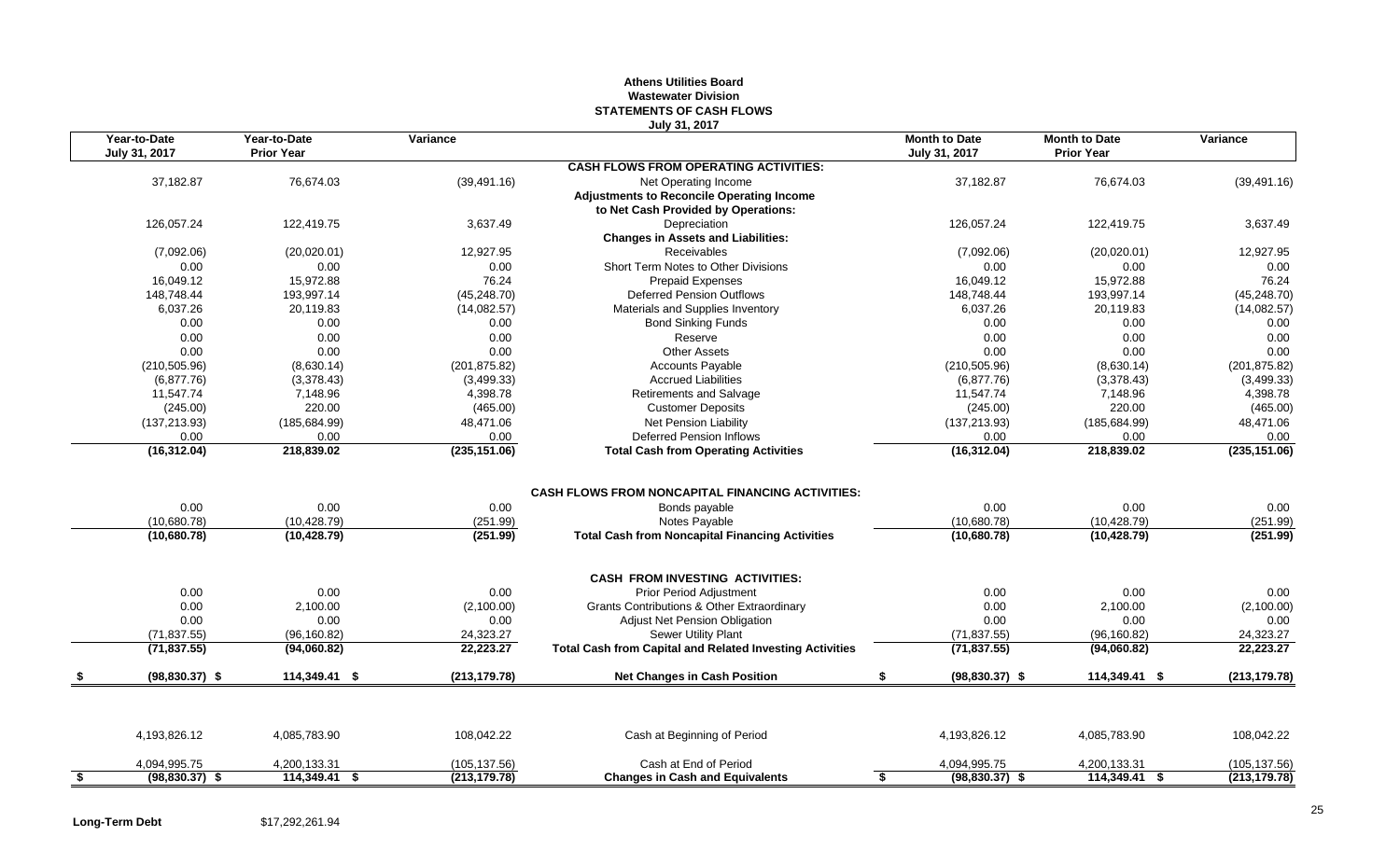#### Athens Utilities Board Statistics Report July 31, 2017

| Wastewater:                 |         |       |          |                |
|-----------------------------|---------|-------|----------|----------------|
|                             | Current | Prior |          | # Accounts     |
| <b>INumber of services:</b> | Month   | Year  | Change   | Change         |
| Residential - Inside City   | 4,292   | 4,308 | $-0.37%$ | -161           |
| Residential - Outside City  | 48      | 43    | 11.63%   | 5 <sub>l</sub> |
| Commercial - Inside City    | 922     | 920   | 0.22%    | $\overline{2}$ |
| Commercial - Outside City   |         |       | $0.00\%$ |                |
| <b>Total Services</b>       | 5,266   | 5,275 | $-0.17%$ | -91            |

| <b>Sales Volumes:</b>      | <b>Current Month</b> |                   |           | Year-to-Date |                   |           |  |
|----------------------------|----------------------|-------------------|-----------|--------------|-------------------|-----------|--|
| Gallonsx100                | 7/31/2017            | <b>Prior Year</b> | Change    | 7/31/2017    | <b>Prior Year</b> | Change    |  |
| Residential - Inside City  | 155,364              | 167,647           | $-7.33\%$ | 155,364      | 167,647           | $-7.33%$  |  |
| Residential - Outside City | 2.218                | 2,010             | $10.35\%$ | 2,218        | 2,010             | 10.35%    |  |
| Commercial - Inside City   | 203,260              | 203,078           | $0.09\%$  | 203,260      | 203,078           | 0.09%     |  |
| Commercial - Outside City  | 9.519                | 9.167             | $3.84\%$  | 9.519        | 9.167             | 3.84%     |  |
|                            | 370.361              | 381.902           | $-3.02\%$ | 370.361      | 381.902           | $-3.02\%$ |  |

-

| Employment         |               |                   |                   |
|--------------------|---------------|-------------------|-------------------|
|                    | July 31, 2017 | <b>Prior Year</b> | <b>Difference</b> |
| Employee Headcount | 19.00         | 19.00             | 0.00              |
| FTE<br>Y-T-D FTE   | 19.39         | 20.06             | $-0.67$           |
|                    | 19.39         | 20.06             | $-0.67$           |

| Total Company Employment |               |                   |                   |  |  |  |  |
|--------------------------|---------------|-------------------|-------------------|--|--|--|--|
|                          | July 31, 2017 | <b>Prior Year</b> | <b>Difference</b> |  |  |  |  |
| Company Total Headcount: | 98.00         | 95.00             | 3.00              |  |  |  |  |
| Company Total FTE        | 103.89        | 101.97            | 1.92              |  |  |  |  |
| Company Y-T-D FTE        | 103.89        | 101.97            | 1.92              |  |  |  |  |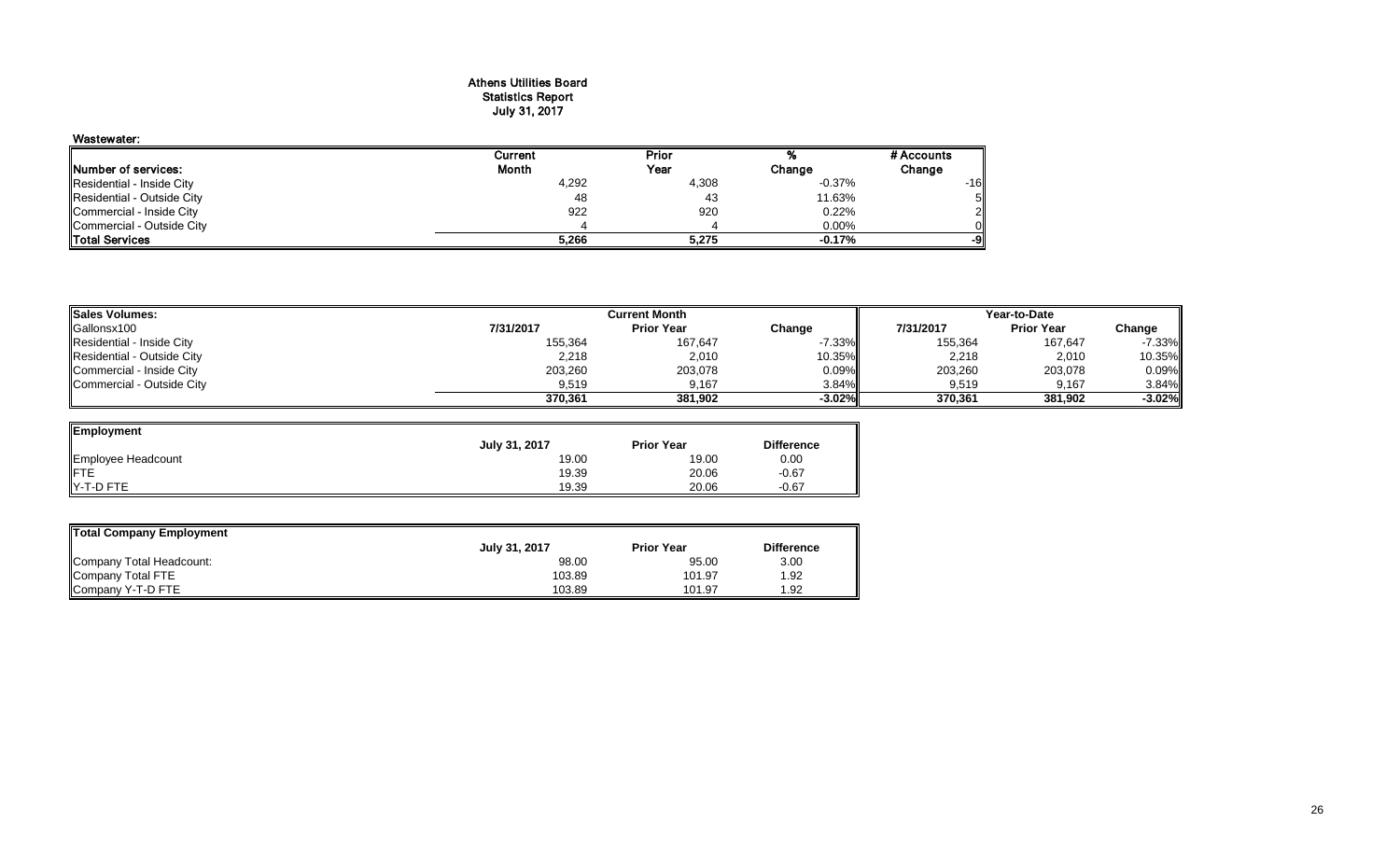#### **Athens Utilities Board Wastewater Division Capital Budget Month Ending as of July 31, 2017**

|                                               | <b>Budget</b>         | Actual      | <b>Variance to Date</b><br>Favorable<br>(Unfavorable) | <b>Estimated</b><br>% Project<br><b>Completion</b> | <b>Percent Budget</b><br><b>Expended</b> |
|-----------------------------------------------|-----------------------|-------------|-------------------------------------------------------|----------------------------------------------------|------------------------------------------|
| <b>Planned Capital Improvements:</b>          |                       |             |                                                       |                                                    |                                          |
| Replace Truck 43                              | 80,000                |             | 80,000                                                |                                                    |                                          |
| NMC WWTP T-Valve for Return Sludge            | 12,000                |             | 12,000                                                |                                                    |                                          |
| NMC WWTP Valves Influent Fine Screens         | 10,000                |             | 10,000                                                |                                                    |                                          |
| Oost WWTP UV Bulbs                            | 45,000                |             | 45,000                                                |                                                    |                                          |
| NMC WWTP UV Bulbs                             | 15,000                |             | 15,000                                                |                                                    |                                          |
| Oost WWTP Material and Equip. Storage Finish  | 280,000               | 18,142      | 261,858                                               | 6%                                                 | 6.48%                                    |
| Highway 30 TDOT Project                       | 30,000                | 853         | 29,148                                                | 3%                                                 | 2.84%                                    |
| <b>NMC Clairfier Brushes</b>                  | 25,000                | 1,222       | 23,778                                                | 5%                                                 | 4.89%                                    |
| <b>Boring Machine</b>                         | 15,000                |             | 15,000                                                |                                                    |                                          |
| Oost WWTP Digester Liquid Motive Pumps (4)    | 80,000                |             | 80,000                                                |                                                    |                                          |
| Tellico Hills CDBG (\$500,000 grant)          | 335,000               |             | 335,000                                               |                                                    |                                          |
| <b>Building Improvements</b>                  | 15,000                | 997         | 14,003                                                | 7%                                                 | 6.65%                                    |
| Oostanaula WWTP Refurbishment                 | 100,000               | 3,528       | 96,472                                                | 4%                                                 | 3.53% Continuous                         |
| NMC WWTP Refurbishment                        | 100,000               | 83          | 99,917                                                |                                                    | 0.08% Continuous                         |
| Admin and Operators Buildings Maint. - Oost.  | 10,000                |             | 10,000                                                |                                                    | Continuous                               |
| Laboratory Equipment                          | 45,000                |             | 45,000                                                |                                                    | Continuous                               |
| <b>Lift Station Rehabilitation</b>            | 15,000                |             | 15,000                                                |                                                    | Continuous                               |
| Field and Safety Equipment - PE Welding Equip | 50,000                |             | 50,000                                                |                                                    | Continuous                               |
| <b>Collection System Rehab</b>                | 500,000               | 20,493      | 479,507                                               |                                                    | 4.10% Continuous                         |
| <b>Material Donations</b>                     | 5,000                 |             | 5,000                                                 |                                                    | Continuous                               |
| Technology (SCADA, Computers)                 | 30,000                |             | 30,000                                                |                                                    | Continuous                               |
| <b>Services</b>                               | 100,000               | 4,261       | 95,739                                                |                                                    | 4.26% Continuous                         |
| Extensions                                    | 50,000                |             | 50,000                                                |                                                    | Continuous                               |
| <b>Grinder Pump Core Replacements</b>         | 25,000                | 471         | 24,529                                                |                                                    | 1.89% Continuous                         |
| <b>Rehabilitation of Services</b>             | 75,000                |             | 75,000                                                |                                                    | Continuous                               |
| <b>Total Planned Capital Improvements:</b>    | \$<br>2,047,000 \$    | $50,050$ \$ | 1,996,950                                             |                                                    |                                          |
| <b>Other Assets:</b>                          |                       |             |                                                       |                                                    |                                          |
| Other                                         |                       | 21,787      | (21, 787)                                             |                                                    |                                          |
| <b>Total Other Assets</b>                     | - \$<br>\$<br>$\sim$  | $21,787$ \$ | (21, 787)                                             |                                                    |                                          |
| Totals:                                       | \$<br>2,047,000<br>Ŝ. | 71,837 \$   | 1,975,163                                             |                                                    |                                          |

Percentage of Budget Spent Year-to-date 3.51%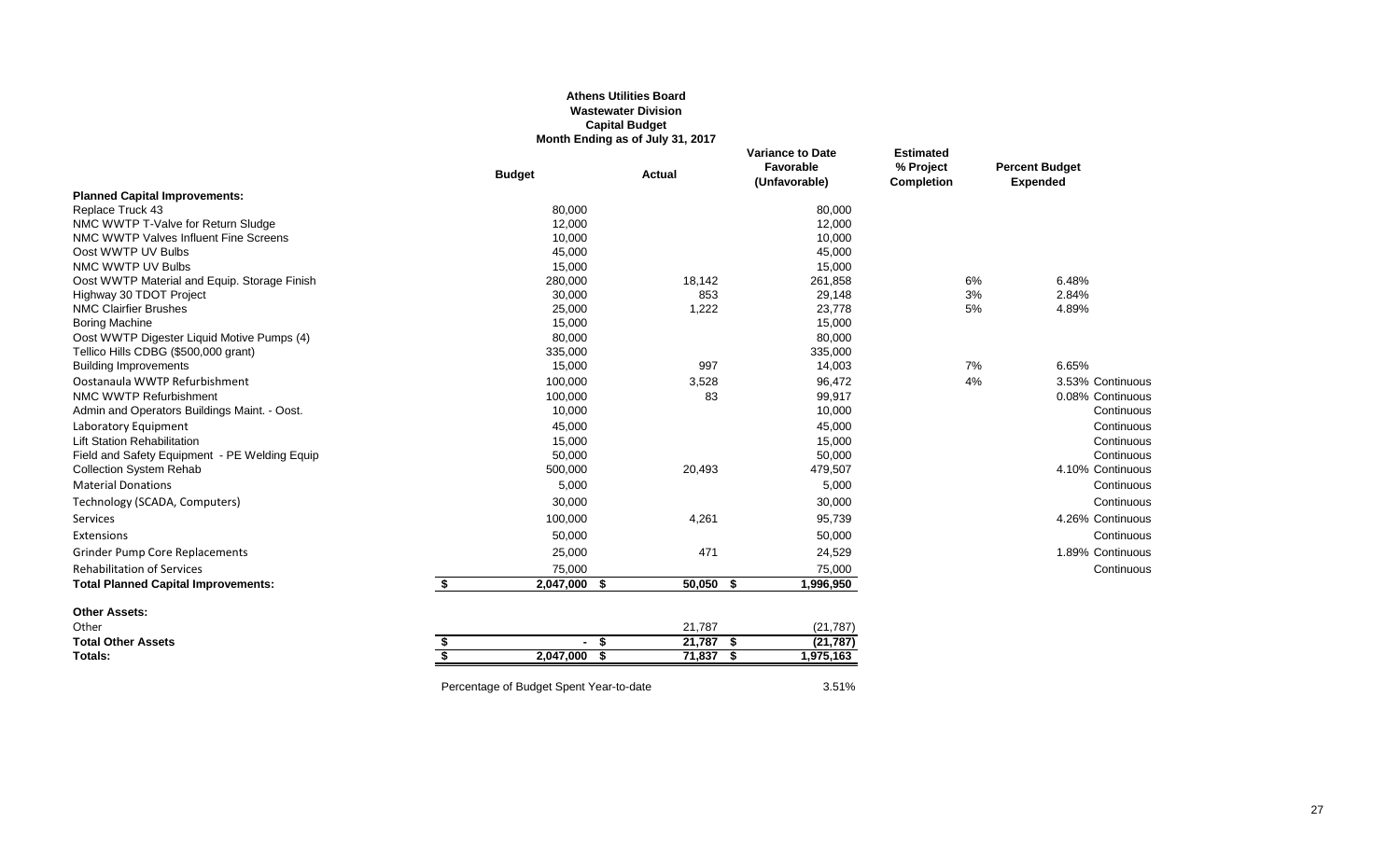|      |                                        |                                   |                                         | <b>ATHENS UTILITIES BOARD</b><br><b>FIBER</b><br><b>BALANCE SHEET</b><br>July 31, 2017 |                                                  |                       |                               |
|------|----------------------------------------|-----------------------------------|-----------------------------------------|----------------------------------------------------------------------------------------|--------------------------------------------------|-----------------------|-------------------------------|
|      | <b>Current Period</b><br>July 31, 2017 | Year-to-Date<br><b>Prior Year</b> | <b>Change from</b><br><b>Prior Year</b> |                                                                                        | <b>Current Period</b><br><b>January 31, 2016</b> | Prior<br><b>Month</b> | Change<br>from prior<br>Month |
|      |                                        |                                   |                                         | <b>Assets</b>                                                                          |                                                  |                       |                               |
|      | 82,814.63                              | 76,485.97                         | 6,328.66                                | Services                                                                               | 82,814.63                                        | 82,814.63             |                               |
|      | 18,213.83                              | 12,094.79                         | 6,119.04                                | <b>Accumulated Depreciation</b>                                                        | 18,213.83                                        | 17,703.91             | 509.92                        |
|      | 64,600.80                              | 64,391.18                         | 209.62                                  | <b>Total Fixed Assets</b>                                                              | 64,600.80                                        | 65,110.72             | (509.92)                      |
|      |                                        |                                   |                                         | <b>Current Assets</b>                                                                  |                                                  |                       |                               |
|      | 46,167.84                              | 14,773.90                         | 31,393.94                               | Cash                                                                                   | 46,167.84                                        | 42,349.16             | 3,818.68                      |
|      | 500.00                                 |                                   | 500.00                                  | Accounts Receivable                                                                    | 500.00                                           | 500.00                |                               |
|      | 46,667.84                              | 14,773.90                         | 31,893.94                               | <b>Total Current Assets</b>                                                            | 46,667.84                                        | 42,849.16             | 3,818.68                      |
| - \$ | 111,268.64 \$                          | 79,165.08 \$                      | 32,103.56                               | <b>Total Assets</b>                                                                    | 111,268.64 \$                                    | 107,959.88 \$         | 3,308.76                      |
|      |                                        |                                   |                                         |                                                                                        |                                                  |                       |                               |
|      |                                        |                                   |                                         | <b>Liabilities</b>                                                                     |                                                  |                       |                               |
|      | $\sim$                                 | $\sim$                            | $\blacksquare$                          | Payable to Other Divisions                                                             | $\overline{\phantom{a}}$                         | $\blacksquare$        | $\sim$                        |
|      | 111,268.64                             | 79,165.08                         | 32,103.56                               | <b>Retained Earnings</b>                                                               | 111,268.64                                       | 107,959.88            | 3,308.76                      |
| \$   | 111,268.64 \$                          | 79,165.08 \$                      | 32,103.56                               | <b>Total Liabilities and Retained Earnings</b>                                         | \$<br>111,268.64 \$                              | 107,959.88 \$         | 3,308.76                      |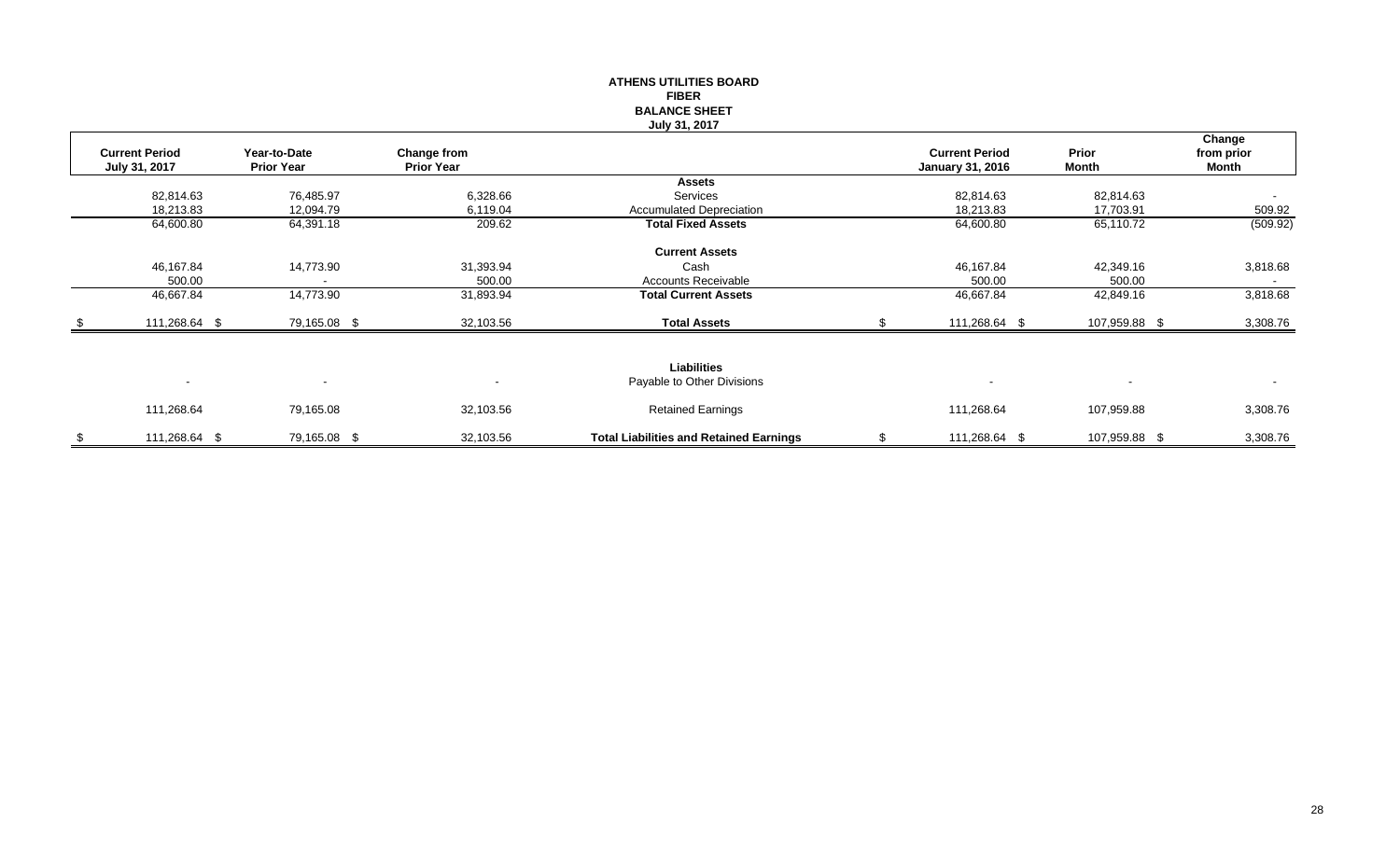|                               |                                   |                                        | July 31, 2017                                                      |                                   |                                       |                          |
|-------------------------------|-----------------------------------|----------------------------------------|--------------------------------------------------------------------|-----------------------------------|---------------------------------------|--------------------------|
| Year-to-Date<br>July 31, 2017 | Year-to-Date<br><b>Prior Year</b> | Variance<br>Favorable<br>(Unfavorable) |                                                                    | Current<br>Month<br>July 31, 2017 | Current<br>Month<br><b>Prior Year</b> |                          |
| 7,164.00                      | 4,264.00                          | 2,900.00                               | Revenue                                                            | 7,164.00                          | 4,264.00                              | 2,900.00                 |
| $\sim$                        | $\overline{\phantom{a}}$          | $\overline{\phantom{a}}$               | <b>Operating and Maintenance Expenses</b><br>Overhead Line Expense | $\blacksquare$                    | $\sim$                                | $\sim$                   |
| 331.07                        | 331.07                            | $\sim$                                 | Administrative and General Expense                                 | 331.07                            | 331.07                                | $\sim$                   |
| 3,027.43                      | 1,853.62                          | (1, 173.81)                            | <b>Telecom Expense</b>                                             | 3,027.43                          | 1,853.62                              | (1, 173.81)              |
| 3,358.50 \$                   | 2,184.69 \$                       | (1, 173.81)                            | <b>Total Operating and Maintenance Expenses</b>                    | 3,358.50 \$                       | 2,184.69 \$                           | (1, 173.81)              |
| 13.18                         | 3.95                              | 9.23                                   | Interest Income                                                    | 13.18                             | 3.95                                  | 9.23                     |
|                               |                                   |                                        | <b>Other Operating Expense</b>                                     |                                   |                                       |                          |
| 509.92                        | 509.92                            | $\overline{\phantom{a}}$               | <b>Depreciation Expense</b>                                        | 509.92                            | 509.92                                | $\overline{\phantom{a}}$ |
| \$<br>3,308.76 \$             | 1,573.34 \$                       | 1.735.42                               | Net Income                                                         | 3,308.76 \$                       | 1,573.34 \$                           | 1,735.42                 |

## Athens Utilities Board Profit and Loss Statement - Fiber